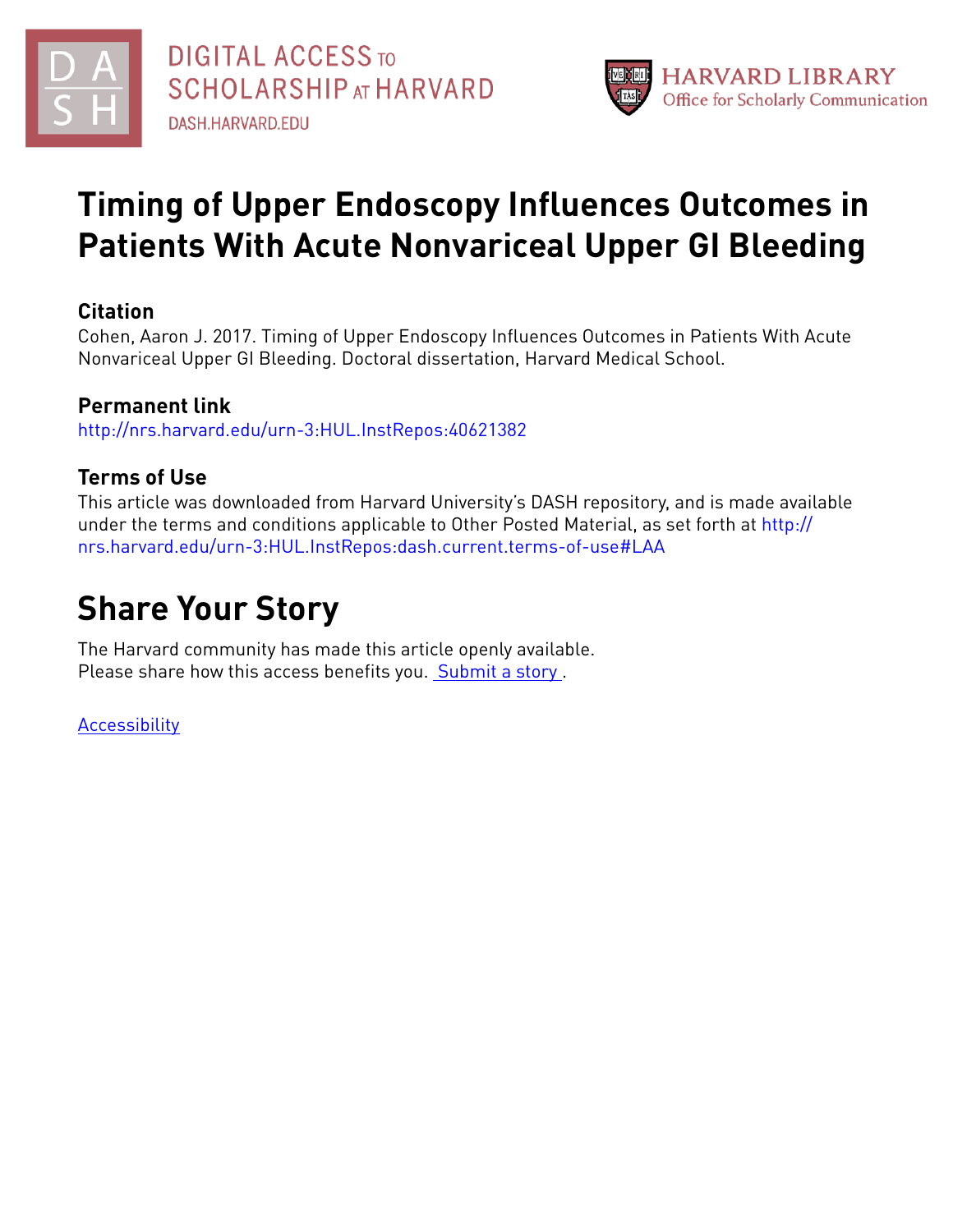# Scholarly Report submitted in partial fulfillment of the MD Degree at Harvard Medical **School**

Date: 23 February 2017

**Student Name:** Aaron J. Cohen, B.S.

**Scholarly Report Title:** Timing of upper endoscopy influences outcomes in patients with acute nonvariceal upper GI bleeding

**Mentor Name(s) and Affiliations:** John R. Saltzman, MD, Division of Gastroenterology, Brigham and Women's Hospital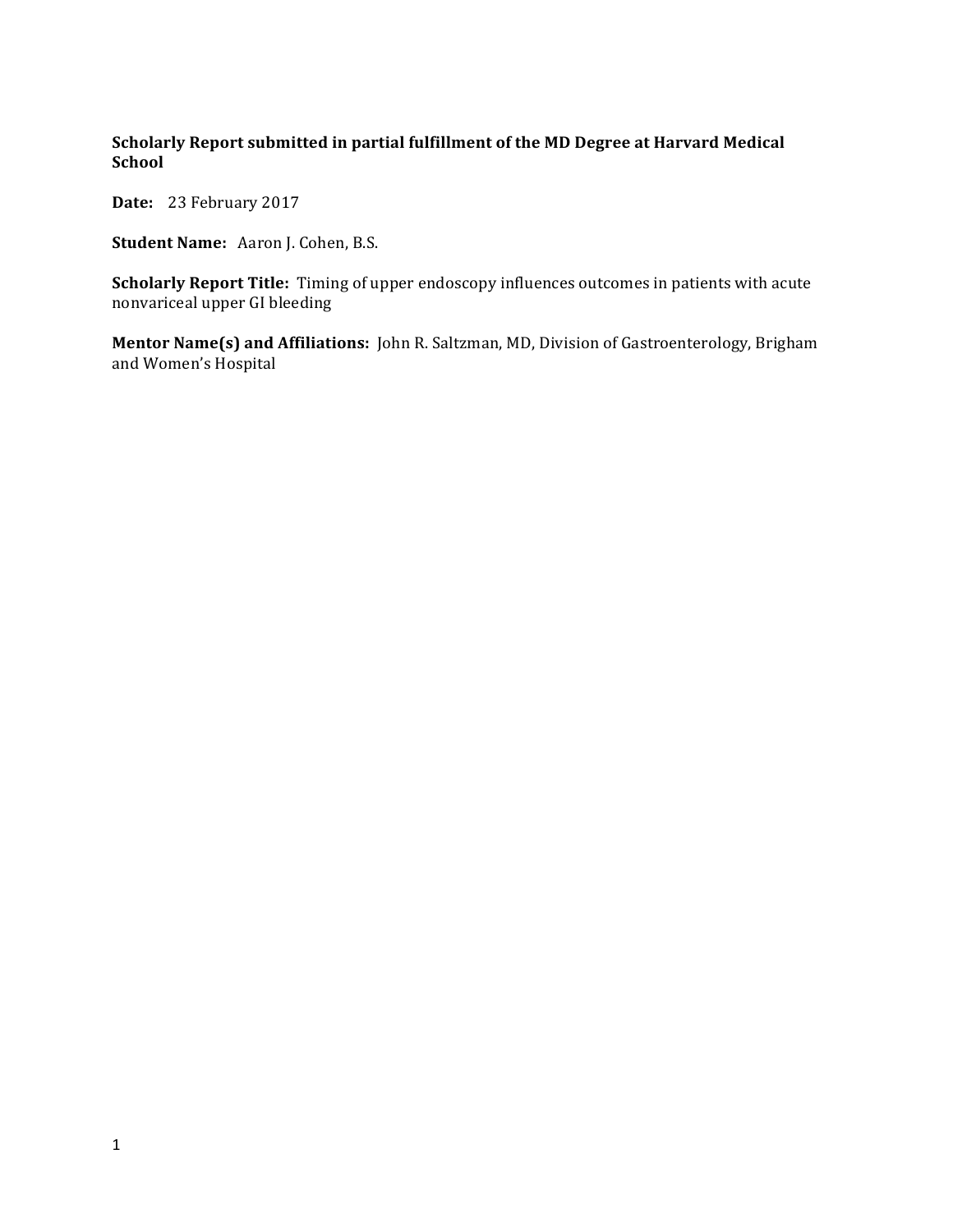## **Abstract**

TITLE: Timing of upper endoscopy influences outcomes in patients with acute nonvariceal upper GI bleeding 

Aaron Cohen, Navin Kumar, Jennifer Nayor, Brian Claggett, and John Saltzman

**Purpose:** Upper endoscopy performed within 24 hours is a mainstay of treatment in patients with an upper gastrointestinal bleed (UGIB). Despite this, the role for more urgent endoscopy (within  $12$ ) hours) is unclear. This study aimed to assess whether patients presenting with high-risk or lowerrisk UGIB, as defined by established risk scores, have different outcomes with urgent vs. non-urgent endoscopy. 

Methods: A retrospective study of 361 patients admitted to an academic hospital from 2004 to 2014 with nonvarcieal UGIB. Primary outcomes included a composite of inpatient death, inpatient rebleeding, need for surgical or interventional radiologic intervention, or endoscopic reintervention. For each patient, the Glasgow-Blatchford score (GBS) was calculated, with lowerrisk defined as a GBS  $\lt$  12, and high-risk defined as a GBS  $>$  12. Time to endoscopy was defined as the time from arrival in the emergency department to the procedure start time for the initial endoscopy. 

Results: Of the 361 patients, the mean age was 64 years and the mean GBS was 9.5. The median time to endoscopy was 20.8 hours with 223 patients  $(62%)$  undergoing endoscopy within 24 hours and 89 patients  $(25%)$  within 12 hours. 37 patients  $(10%)$  experienced the primary outcome. Patients who underwent urgent endoscopy within 12 hours had an increased risk of reaching the composite outcome compared to patients who underwent non-urgent endoscopy (OR 5.6; 95% CI 2.8-11.4;  $p < 0.001$ ). In the lower-risk group (GBS  $\langle 12 \rangle$ , patients who underwent urgent endoscopy were more likely to reach the composite outcome (OR 0.71 per 6 hours; 95% CI 0.55-0.91;  $p=0.008$ ). In high-risk patients (GBS > 12), time to endoscopy did not predict the composite outcome (adjusted OR 0.93 per 6 hours;  $95\%$  CI 0.77-1.13;  $p=0.47$ ).

**Conclusions:** In a cohort of patients presenting with non-variceal UGIB, urgent endoscopy significantly predicts worse outcomes in lower-risk patients when compared with non-urgent endoscopy. In high-risk patients, time to endoscopy is not a significant predictor of worse outcomes.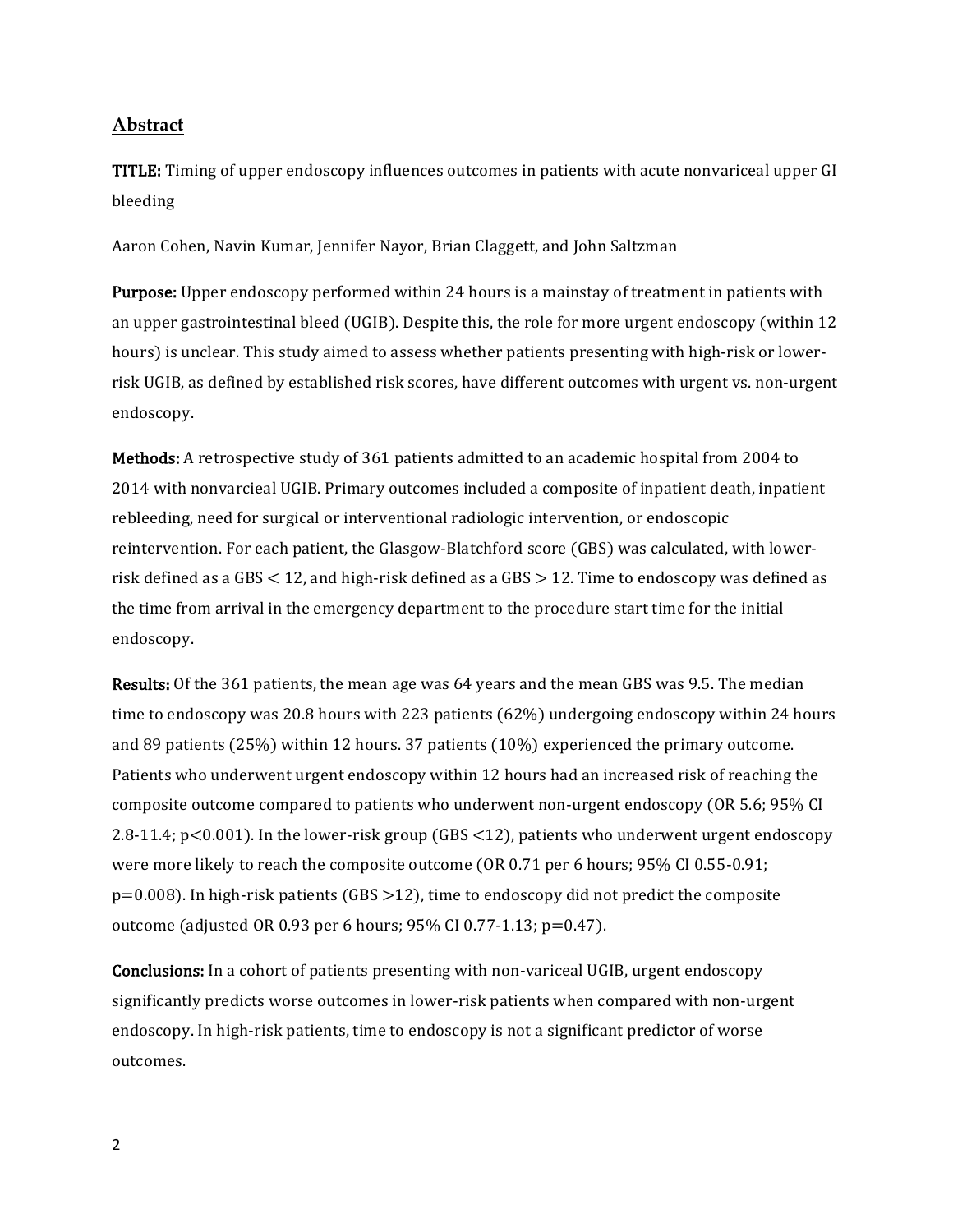#### **A. Student contribution**

I worked on this project alongside Dr. Navin Kumar, a gastroenterology fellow at BWH, and Dr. John Saltzman, a gastroenterology attending at BWH. Dr. Saltzman conceived the idea for the project and determined the research approach with Dr. Kumar. In the initial planning stages, I worked with Dr. Kumar on determining the best approach to building our patient database and deciding what variables we would want to include. I met frequently with him to discuss ideas for the project and help determine what our primary and secondary outcomes should be. One notable example was my suggestion that we only include endoscopic re-intervention and not endoscopic intervention as an outcome, as the latter merely reflects the disease process at hand.

My main work on the project involved construction of the patient database. I took the lead on this aspect of the project. Between Dr. Kumar and I, we reviewed 361 patient charts. For each patient, I determined key demographics, clinical co-morbidities, date/time of admission and endoscopy, risk score totals, and a variety of primary or secondary outcomes. The completion of this task took over 200 hours and led to a database that can be used for multiple studies. Besides reviewing charts, I also met frequently with Dr. Kumar to ensure that we defined certain outcomes very specifically and in the same manner to ensure consistency.

After construction of the database, I aided in the writing of the manuscript. Since I spent the majority of my time working on chart reviews, I was responsible for writing the methods section of the paper. I also helped with the final review of the manuscript prior to submission.

Dr. Navin Kumar was responsible for writing the remainder of the manuscript as well as working with the statistician, Dr. Brian Claggett, on analyzing the data. Dr. John Saltzman served as the principal investigator and provided intellectual contributions at all stages of the project.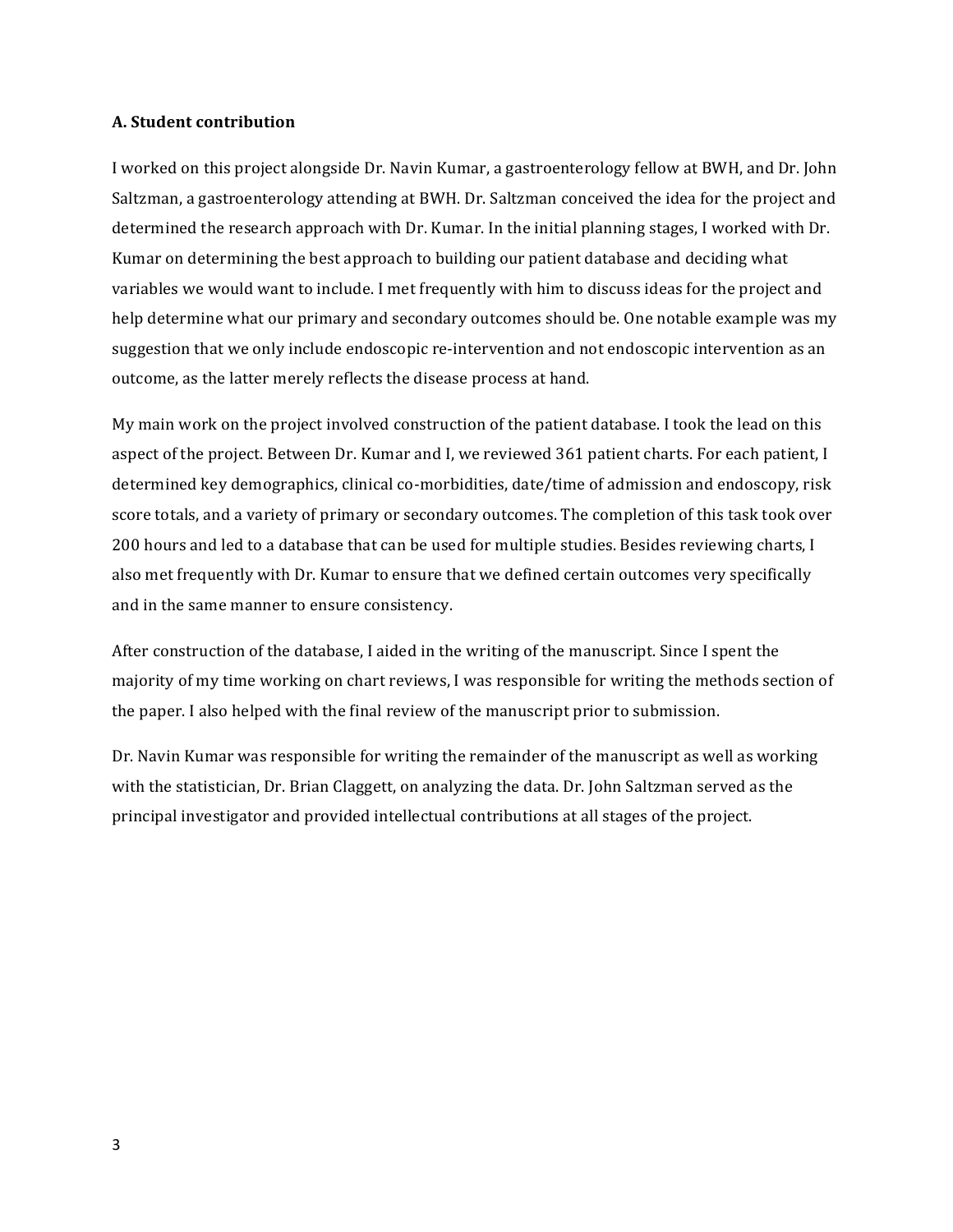#### **B.**

Upper gastrointestinal bleeding  $(UGIB)$  is defined as any bleeding that occurs from the mouth to the proximal duodenum. UGIB is commonly divided into variceal bleeding or non-variceal bleeding (NVUGIB). Annually, UGIB accounts for nearly 300,000 hospitalizations per year, with an approximate  $5%$  mortality rate.  $1$ 

The initial management of NVUGIB is largely agreed upon, and consists of upfront fluid resuscitation with 2 large-bore IV access and vital sign monitoring. Proton pump inhibitor therapy is also administered early in the management.  $\frac{2 \text{ Blood transmissions}}{\text{m} \cdot \text{which}}$  in the past were administered liberally, are now shown to be more beneficial when given restrictively. Based on data from a large randomized-controlled trial, blood transfusions should typically be given when the patient's hemoglobin falls below 7 g/dl.<sup>3</sup> Per consensus guidelines, patients should also undergo risk stratification at presentation, using validated prognostic scores such as the Glasgow Blatchford Score (GBS) or AIMS65 score. 4,5

Upper endoscopy is a hallmark in the management of NVUGIB both for diagnosis and treatment purposes. Current guidelines recommend that patients presenting with NVUGIB undergo endoscopy within 24 hours of admission.  $6$  Given the benefit of endoscopy performed within 24 hours, questions naturally arose if there was any benefit to even more urgent endoscopy. A retrospective study found that patients presenting with NVUGIB who underwent endoscopy within 8 hours showed no improvements in mortality or recurrent bleeding rates compared with patients who underwent endoscopy in the 8-24 hour window. 7 Another similar study compared outcomes between patients who received endoscopy immediately in the ER with those who received it within 24 hours. The emergent endoscopy group received an endoscopy on average in 2.1 hours from admission while the delayed group received an endoscopy in an average of 12.0 hours from admission. Despite similar patient characteristics, early endoscopy did not lead to an improvement in recurrent bleeding, medical complications, the need for surgery, or length of stay.<sup>8</sup> A randomized-controlled trial that randomized patients with NVUGIB to either urgent (before hospitalization in the emergency room) or elective (after admission) endoscopy showed that urgent endoscopy again did not reduce hospitalization or resource utilization. <sup>9</sup>

Given the studies showing a paucity of benefit for urgent endoscopy, the question arose of whether there may be a benefit to urgent endoscopy in selected higher-risk patients. A study of 934 patients at a tertiary medical center sought to address this question. The authors evaluated all patients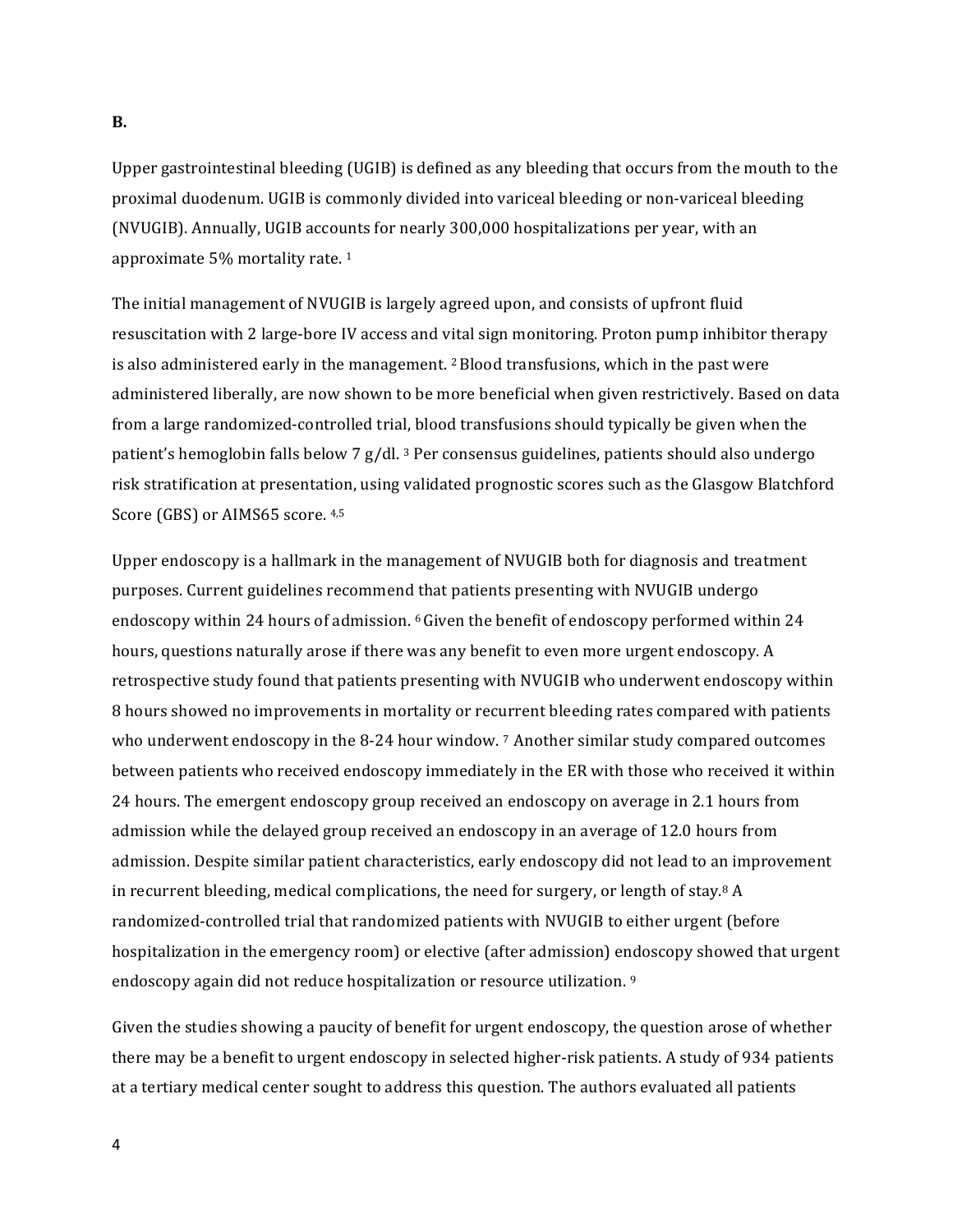undergoing EGD for a presumed UGIB over an 18 month period, and included both variceal and non-variceal causes of bleeding. The major finding was that in high-risk patients (GBS>12), presentation to endoscopy time was longer in patients who died compared to those who survived. The effect was maximized using a cutoff time of 13 hours from presentation. Interestingly, zero patients in the less than 13 hours group died during the admission. One possible confounder is that patients who died during admission may be inherently different than those who survived. For example, endoscopy may have been delayed in patients who were critically ill and needed additional resuscitation. However, the authors did note that there was a similar percentage of highrisk endoscopic lesions in the group that died compared with the group that survived, which suggested a similar severity of bleeding. In addition, their multivariate analysis accounted for the presence of several comorbidities. Of note, the benefit of urgent endoscopy was not seen in lowerrisk patients (GBS <12). Based on this study, the authors concluded that there may be a mortality benefit to urgent endoscopy in high-risk UGIB patients.  $10$  To our knowledge, no further studies have evaluated the timing of endoscopy in NVUGIB based on bleeding prognostic scores.

Given the unsettled question of the benefit of urgent endoscopy, our study aimed to evaluate the relationship between the timing of endoscopy and outcomes in patients presenting to an academic medical center. Our goal was to assess whether high-risk vs lower-risk patients have different outcomes depending on the rapidity of endoscopy. Using a retrospective approach, we built a database of 361 patients who presented with non-variceal UGIB from 2004-2014, and assessed a variety of clinical outcomes as well as the time from presentation to endoscopy.

Our findings demonstrated that time to endoscopy was a significant predictor of reaching a composite outcome including death, inpatient rebleeding, endoscopic reintervention, or need for surgical or interventional radiological (IR) intervention. Specifically, patients undergoing urgent endoscopy within 12 hours of admission had a greater than 5-fold increased risk of reaching our primary outcome compared with patients undergoing non-urgent endoscopy after 12 hours. When stratified by the risk of the patient and after controlling for multiple factors on multivariate analysis, urgent endoscopy remained a significant predictor of worse outcomes in the lower-risk group only.

Our study is consistent with previous studies that demonstrate no difference in mortality between urgent and non-urgent endoscopy.  $7,8$  While prior studies have focused on the lack of benefit to early endoscopy, our study is the first to show potential harm in taking patients urgently to endoscopy. Interestingly, this finding was driven by differences in outcomes in the lower-risk group and not in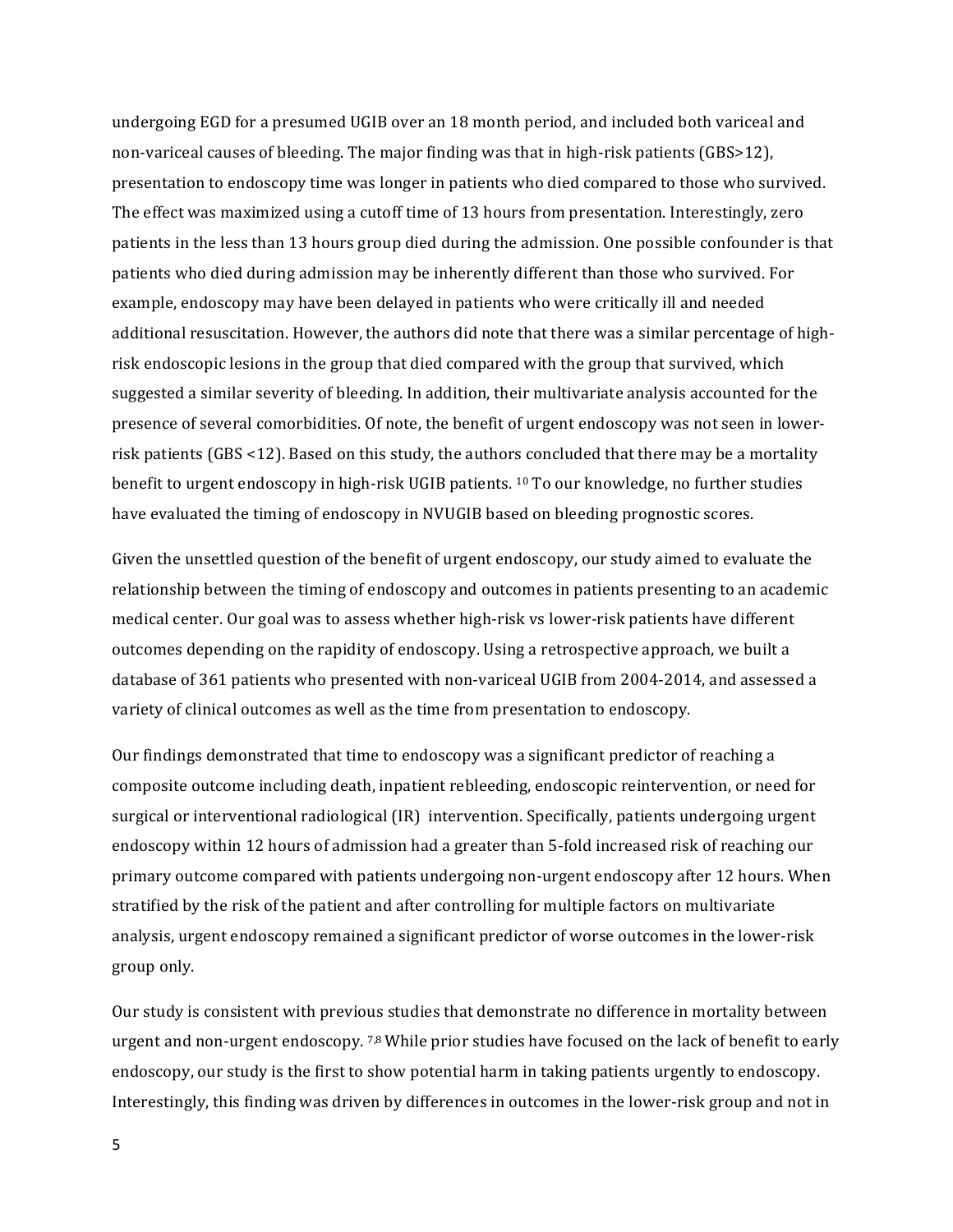the high-risk group. One hypothesis for this finding is that lower-risk patients may appear well on presentation and thus may receive inadequate resuscitation prior to undergoing endoscopy. Further studies are needed to ascertain whether or not lower-risk patients receive adequate resuscitation. Interestingly, our results contrast with the findings in Lim et al., which demonstrated that high-risk patients benefited from early endoscopy.  $10$ 

Our findings provide further evidence that rushing patients to endoscopy may not provide any benefit to the patient and may in fact provide harm, particularly in lower-risk patients. Providers should ensure that patients are adequately fluid resuscitated and medically optimized prior to endoscopy. This has important implications for staffing and hospital management of NVUGIB. It may not make clinical sense to call in gastroenterology specialists overnight to perform an urgent endoscopy given the lack of benefit and potential harm of urgent endoscopy, particularly in lowerrisk patients. While certain clinical scenarios will still prompt an emergent endoscopy (i.e. hemodynamic instability), house staff should be aware of this potential lack of benefit of urgent endoscopy for lower-risk patients, and should calculate a bleeding prognostic score for all patients with NVUGIB to help guide decision-making.

An important limitation to our work includes the retrospective nature of our study. Patients were not prospectively randomized to either urgent or non-urgent endoscopy and thus there may be important between group differences. Despite controlling for potential confounders, including Charlson comorbidity index, vital signs, and platelet count/INR, there may be differences in the groups that we were unable to account for. However, the mean GBS was not significantly different in the urgent and non-urgent groups, which suggests that the severity of bleeding was similar between the two groups.

While the use of a composite outcome may be a better reflection of overall patient outcomes in UGIB when compared with just the use of mortality, our study showed no significant difference in mortality between the urgent and non-urgent groups. In our cohort, mortality was low at 2% (although consistent with recent nationwide data) and thus our study was not significantly powered to detect a between group difference.<sup>2</sup>

Going forward, prospective, randomized studies need to be performed to determine if risk scores can be used to triage patients with UGIB to the optimal timing of endoscopy. For now, our findings emphasize the importance of adequate medical therapy prior to endoscopy.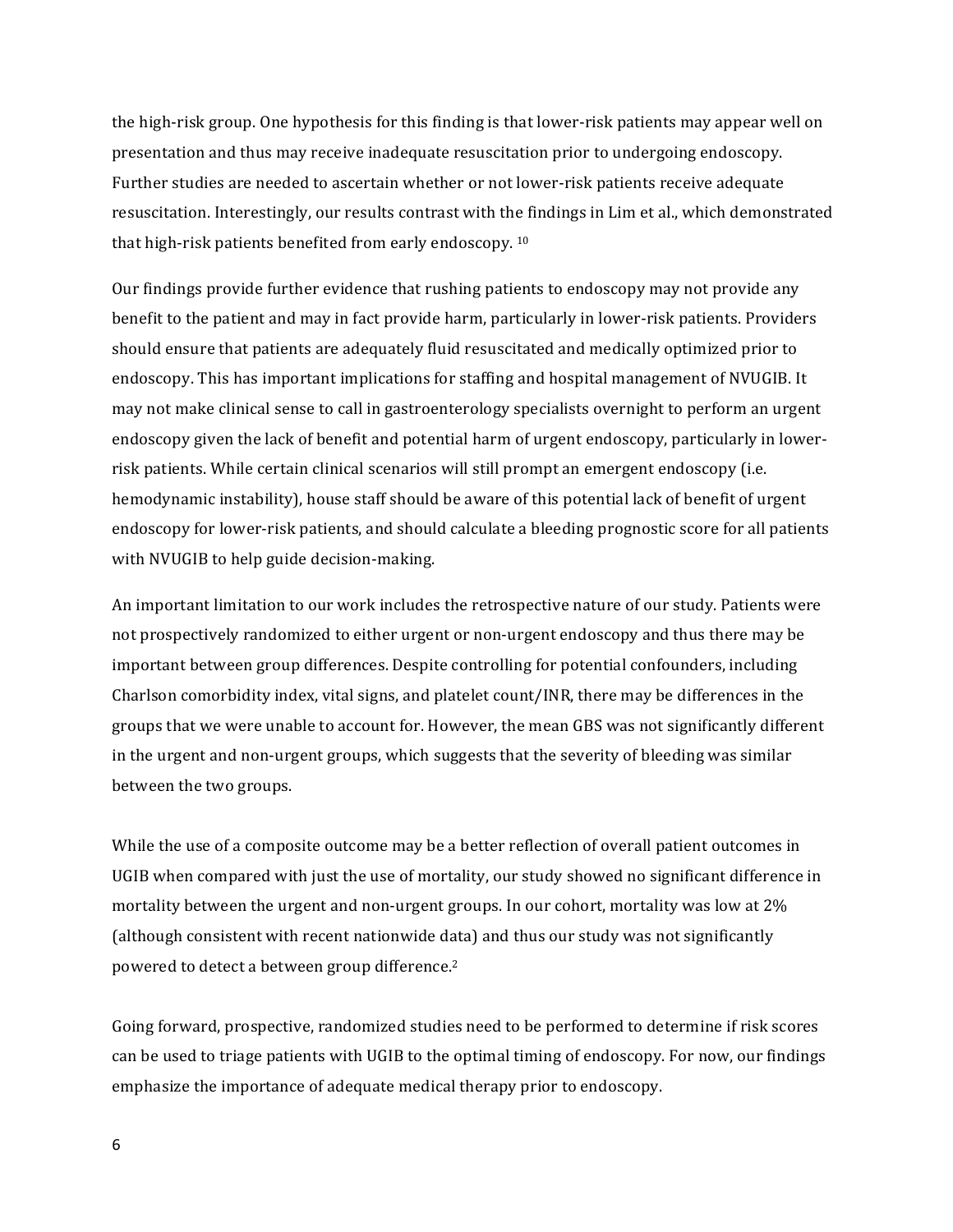In addition, we recently had an additional manuscript accepted with minor revisions. Using the same database, we show that an increase in BUN 24 hours after admission is a significant solitary predictor of mortality and reaching our composite outcome. This further strengthens the hypothesis that under resuscitation may contribute to poor outcomes in NVUGIB.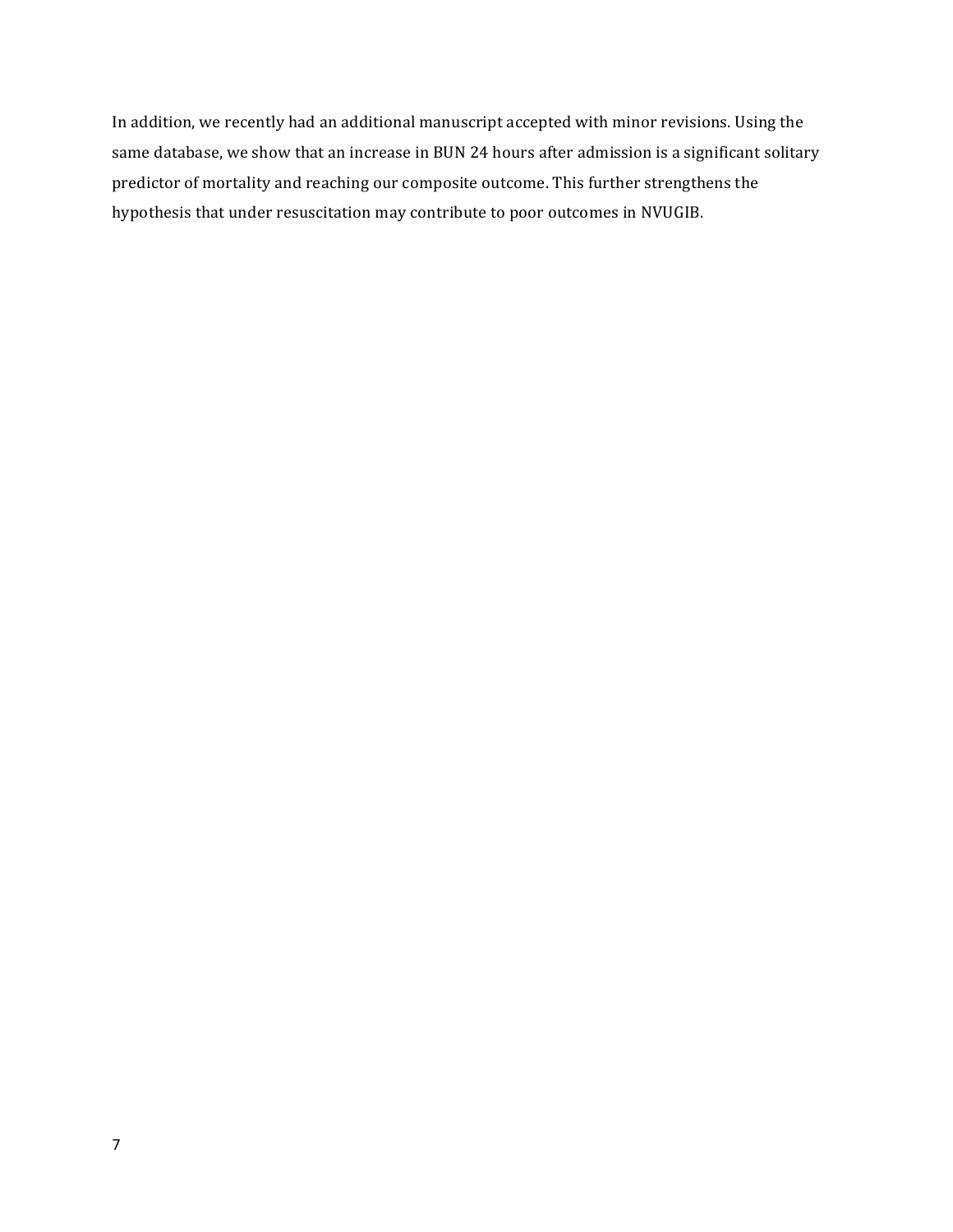## **References**

1. Tielleman T, Bujanda D, Cryer B. Epidemiology and Risk Factors for Upper Gastrointestinal Bleeding. Gastrointest Endosc Clin N Am. 2015 Jul;25(3):415-28.

2. Kumar NL, Travis AC, Saltzman JR. Initial management and timing of endoscopy in nonvariceal upper GI bleeding. Gastrointest Endosc. 2016 Mar 2.

3. Villanueva, C., Colomo, A., Bosch, A. et al. 2013. Transfusion strategies for acute upper gastrointestinal bleeding. NEJM. 2013; 368: 11-21.

4. Saltzman, J.R., Tabak, Y.P., Hyett, B.H., et al. A simple risk score accurately predicts in-hospital mortality, length of stay, and cost in acute upper GI bleeding. Gastrointest Endosc. 2011; 74: 1215-1224. 

5. Blatchford, O., Murray, W.R., Blatchford, M. A risk score to predict need for treatment for uppergastrointestinal haemorrhage. Lancet. 2000; 356: 1318-21.

6. Hwang JH, Fisher DA, Ben-Menachem T, et al. The role of endoscopy in the management of acute non-variceal upper GI bleeding. Gastrointest Endosc. 2012 Jun;75(6):1132-8.

7. Ahn, D., Park, Y., Lee, S., Shin, C., et al. Clinical outcome of acute nonvariceal upper gastrointestinal bleeding after hours: the role of urgent endoscopy. Korean Journal Intern Med. 2016; 31: 470-8.

8. Schacher GM, Lesbros-Pantoflickova D, Ortner MA, et al. Is early endoscopy in the emergency room beneficial in patients with bleeding peptic ulcer? A "fortuitously controlled" study. Endoscopy 2005;37:324-8.

9. Bjorkman, D.J., Zaman, A., Fennerty, M.B., et al. Urgent vs elective endoscopy for acute nonvariceal upper-GI bleeding: an effectiveness study. Gastrointestinal endoscopy. 2004; 60(1): 1-8.

10. Lim LG, Ho KY, Chan YH, et al. Urgent endoscopy is associated with lower mortality in high-risk but not low-risk nonvariceal upper gastrointestinal bleeding. Endoscopy 2011;43:300-6.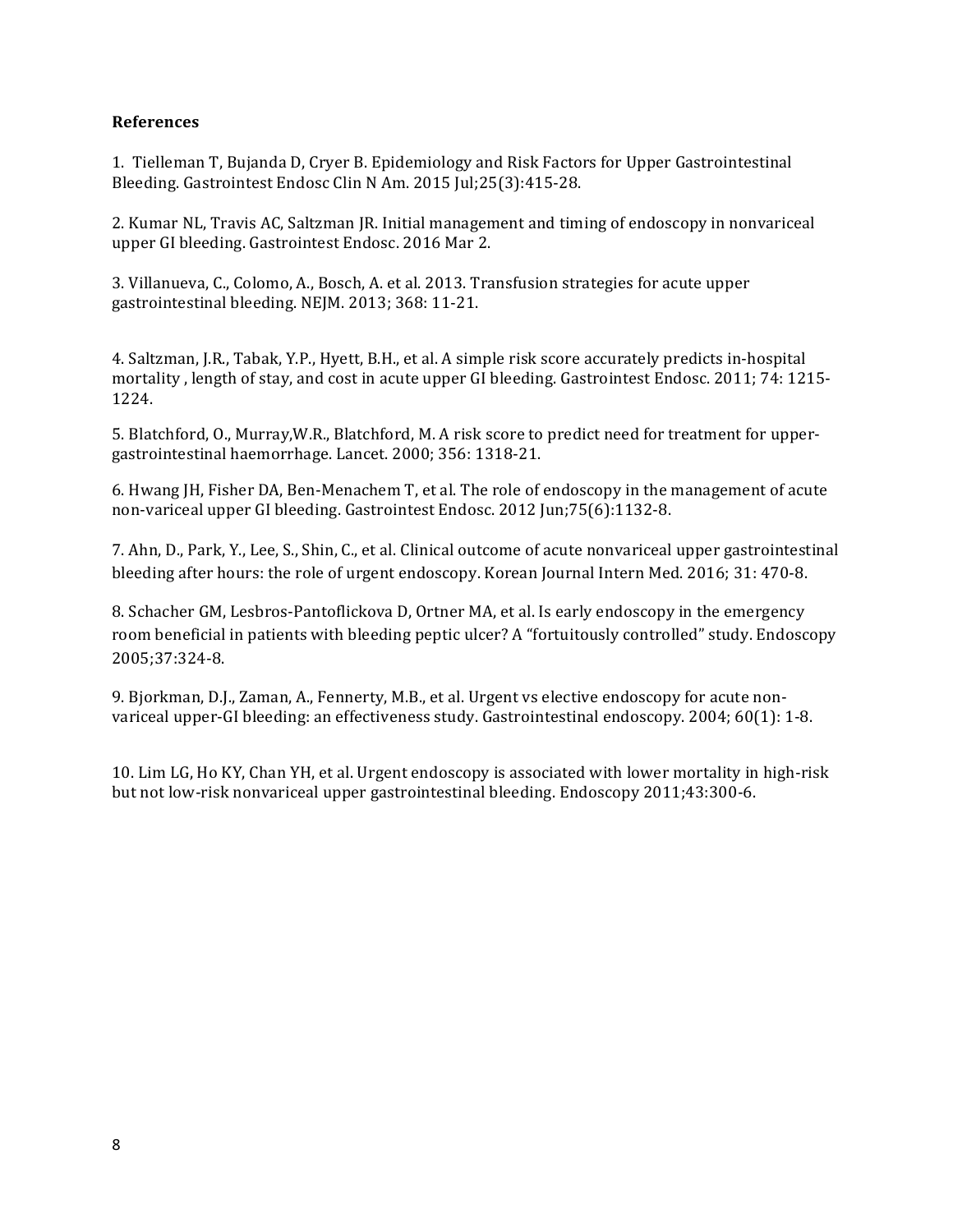# **Appendix: Published Manuscript**

Kumar, N.K., Cohen, A.J., Nayor, J., Claggett, B., Saltzman, J.R. Timing of upper endoscopy influences outcomes in patients with acute nonvariceal upper GI bleeding. *Gastrointestinal Endoscopy.* 2016. In press

### **ABSTRACT**

**Background**: Current guidelines advise that upper endoscopy be performed within 24 hours of presentation in patients with acute nonvariceal upper gastrointestinal bleeding (UGIB). However, the role of urgent endoscopy  $($  < 12 hours) is controversial.

Aim: To assess if patients admitted with acute nonvariceal UGIB with lower- vs. high-risk bleeding have different outcomes with urgent compared to non-urgent endoscopy.

**Methods**: A retrospective cohort study was conducted of patients admitted to an academic hospital with nonvariceal UGIB. The primary outcome was a composite of inpatient death from any cause, inpatient rebleeding, need for surgical or interventional radiologic intervention, or endoscopic re-intervention. The Glasgow-Blatchford score (GBS) was calculated; lower-risk was defined as a GBS of  $\leq$  12 and high-risk was defined as a GBS of  $\geq$  12.

**Results**: There were 361 patients including 37 patients (10%) who experienced the primary outcome. Patients who underwent urgent endoscopy had a greater than 5-fold increased risk of reaching the composite outcome (unadjusted OR 5.6;  $95\%$  CI 2.8-11.4;  $p<0.001$ ). Lower-risk patients who were taken urgently to endoscopy were more likely to reach the composite outcome (adjusted OR 0.71 per 6 hours; 95% CI 0.55-0.91; p=0.008). However, in the high-risk patients, time to endoscopy was not a significant predictor of the primary outcome (adjusted OR 0.93 per 6 hours;  $95\%$  CI 0.77-1.13;  $p=0.47$ ; adjusted p for interaction = 0.039).

**Conclusion**: Urgent endoscopy is a predictor of worse outcomes in select patients with acute nonvariceal upper gastrointestinal bleeding.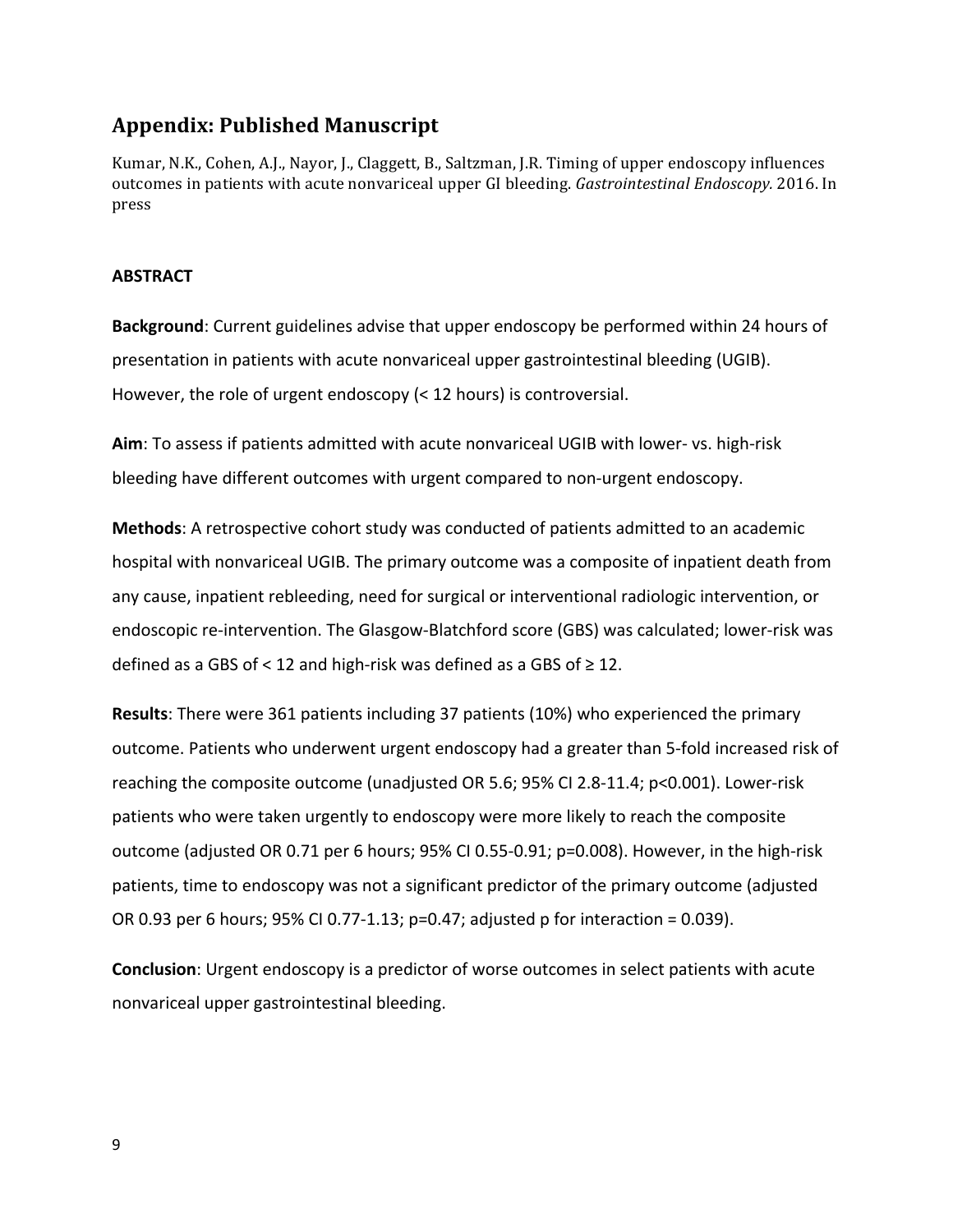#### **INTRODUCTION**

Acute nonvariceal upper gastrointestinal bleeding (UGIB) is a common cause of hospital admission, accounting for nearly 300,000 hospitalizations annually in the United States alone  $(1)$  and a mortality rate of 2-14%  $(2-4)$ . The initial management of patients with UGIB includes fluid resuscitation, hemodynamic monitoring, proton pump inhibitor therapy, management of anti-thrombotics, and blood transfusion for some patients (5). For the next step in management, current guidelines recommend that upper endoscopy be performed within 24 hours of presentation (6-9). However, the role of urgent endoscopy (i.e. within 12 hours) is controversial. Previous studies have shown that urgent endoscopy leads to increased detection of high-risk bleeding lesions and endoscopic therapy, without any improvement in clinical outcomes such as death, rebleeding or need for surgery (10-12). However, these studies did not stratify by bleeding severity and thus it is unclear if timing of endoscopy predicts outcomes in a high-risk population.

Lim et al. performed a retrospective study on the timing of endoscopy based on a bleeding prognostic score, and found that patients with high-risk bleeding, defined by a Glasgow-Blatchford score  $(GBS) \geq 12$ , had a significantly lower mortality rate when taken urgently to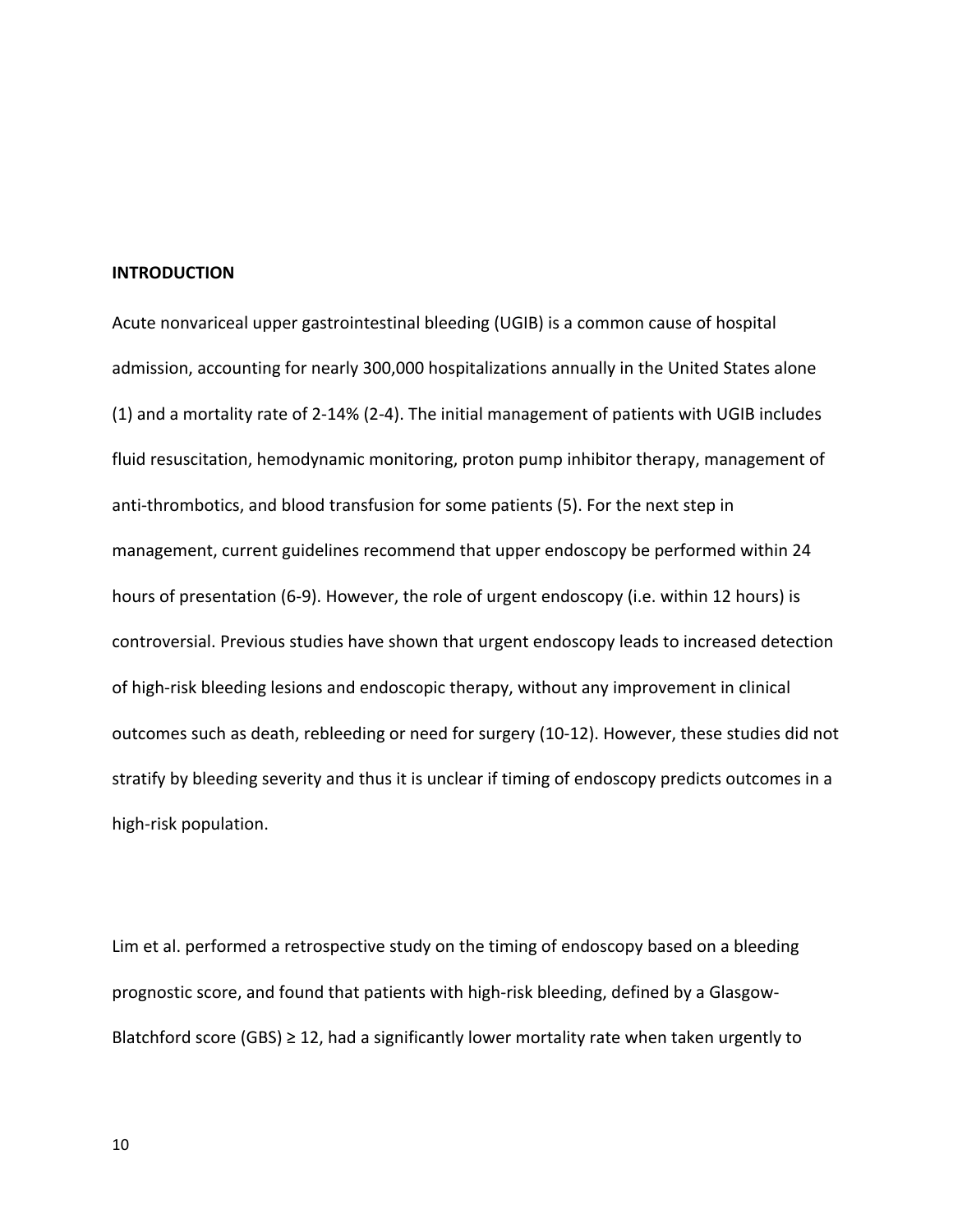endoscopy (13). The authors concluded that patients with high-risk bleeding prognostic scores benefit from earlier endoscopy.

We aimed to evaluate the relationship between timing of endoscopy and clinical outcomes in patients presenting to a university hospital with UGIB and assess if patients with lower- vs. high-risk bleeding have different outcomes with urgent compared to non-urgent endoscopy.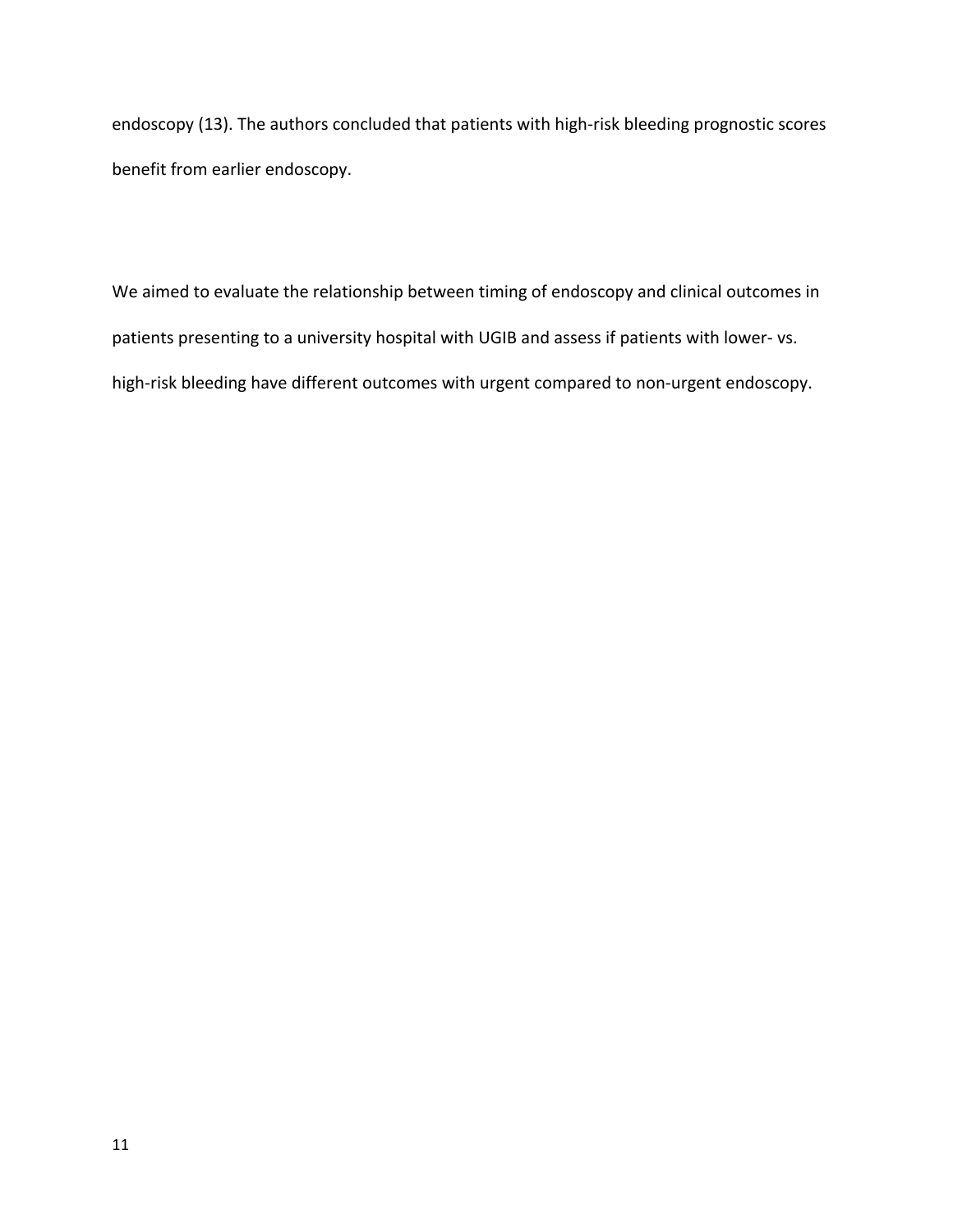#### **METHODS**

#### **Study cohort**

The research patient data registry (RPDR) is a centralized clinical data registry, which gathers and stores data from various electronic health record systems in the Partners Healthcare network. The RPDR was used to identify patients at the Brigham and Women's Hospital who were seen in the emergency department and subsequently admitted to the hospital between the years of 2004-2014. Any patients who were transferred from an outside hospital were not included in the study. The initial query was limited to those patients that presented with a principal ICD-9 diagnosis code for upper gastrointestinal bleeding (appendix). The search was further limited to cases with discharge summaries entitled "Upper Gastrointestinal Bleed" or "UGIB," which yielded 432 patients. Of these, patients were excluded if there was a variceal source of UGIB ( $n=26$ ) or if endoscopy was not performed during the admission ( $n=41$ ). Patients were also excluded if they had a non-endoscopic intervention for hemostasis prior to upper endoscopy  $(n=1)$ , or if endoscopy had been performed as an outpatient within 7 days prior to hospital admission ( $n=3$ ) for a final cohort of 361 patients. This study was reviewed and approved by the institutional review board of Partner's Healthcare.

### **Data collection**

From this dataset, two independent reviewers (NLK, AJC) screened the medical record (electronic and paper chart) including discharge summaries and related notes, labs, and endoscopy reports to confirm that each case represented a true upper gastrointestinal bleed. If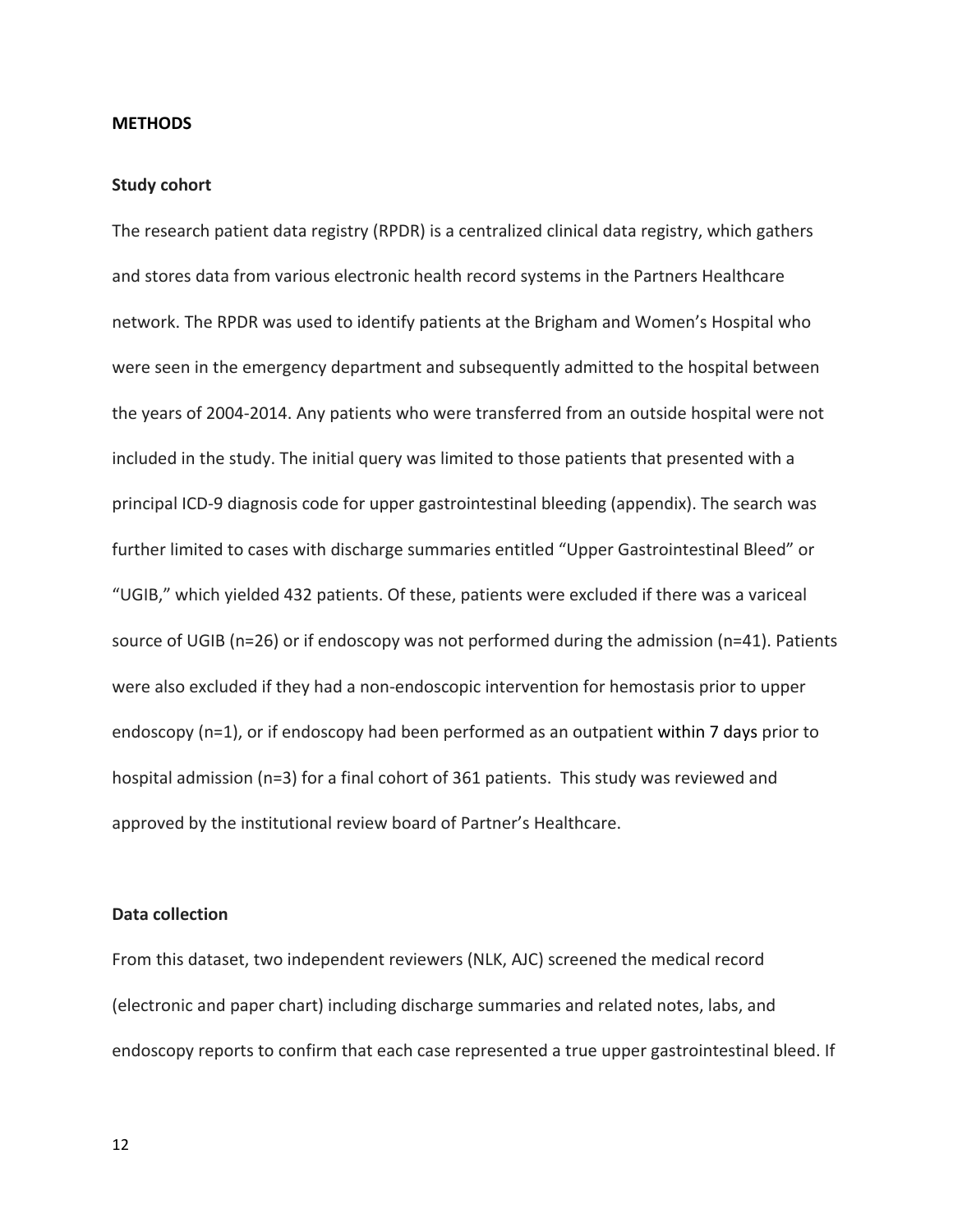a patient was admitted more than once during the study period for an upper gastrointestinal bleed, the earliest (or index upper gastrointestinal bleeding) visit was included in the analysis.

Data was collected on demographics, relevant past medical history and medication use. Patients receiving warfarin, therapeutic enoxaparin or therapeutic fondaparinux were classified as receiving any anticoagulation. No patients in the study sample were taking any of the direct oral anti-coagulants. Emergency department data (i.e. initial vital signs and laboratory values) was also collected to calculate the GBS and AIMS65 scores, which are two extensively studied prognostic scores that can be calculated at initial presentation and are predictive of poor outcomes in UGIB (14, 15). Given that the GBS is more widely known and was used in the earlier literature, we decided to use the GBS to stratify the study sample. Patients with a GBS of  $<$  12 were considered lower-risk (n= 240) and those with a GBS  $\geq$  12 were considered high-risk  $(n= 121)$ . Co-morbid conditions identified through medical chart review were also obtained and a Charlson comorbidity index (CCI) was calculated for each patient.

## **Timing of Endoscopy**

For each patient included in the database, the time and date of emergency department arrival was obtained from the hospital billing record. In addition, the date of initial endoscopy was obtained from the medical record and the time of endoscopy was obtained from the electronic endoscopy scheduling system or endoscopy procedure report. Time to endoscopy was defined as the time interval from emergency department arrival to the procedure start time for the initial upper endoscopic examination. If a patient presented to the emergency department after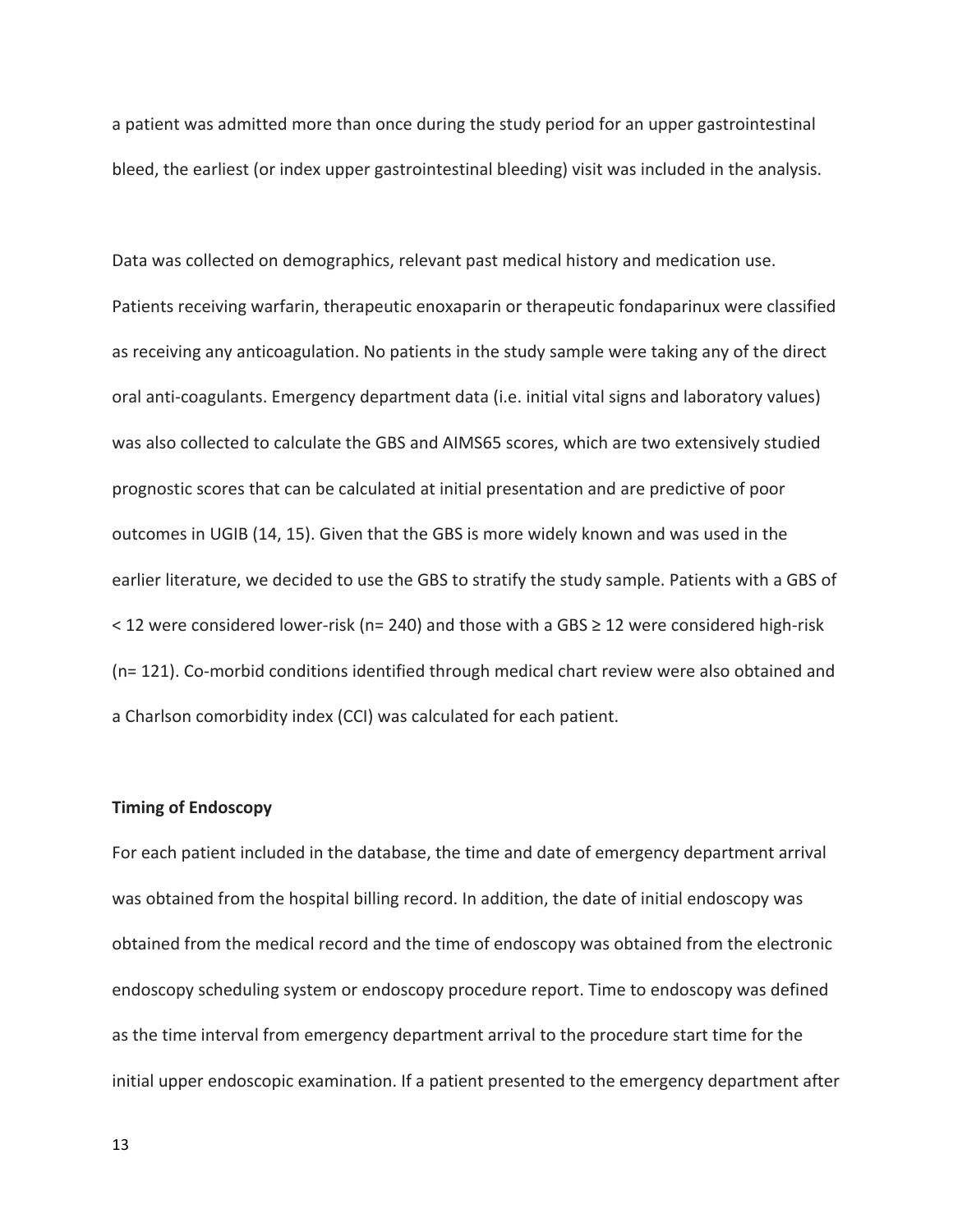3 PM on the day prior to a holiday or weekend day, the patient was identified as a holiday/weekend admission given that the endoscopy unit would be closed on the subsequent day. However, urgent endoscopy was available 24/7 to be performed in the emergency department or intensive care units (ICU) based on the on-call gastroenterologist's decision.

#### **Outcome assessment**

The primary composite outcome for the study was inpatient death from any cause, inpatient rebleeding, need for surgical or interventional radiologic intervention, or endoscopic reintervention. The medical chart was then reviewed for the entirety of the hospitalization to assess for the development of any of these five clinical outcomes. Inpatient rebleeding after the initial endoscopy was defined as fresh hematemesis or blood passing from a nasogastric tube, fresh melena or hematochezia with accompanying laboratory (hemoglobin drop of greater than 2 g/dL within 24 hours) or vital sign changes (systolic blood pressure decrease to less than 100 mm Hg or heart rate increase to greater than 100 beats/min) to indicate active bleeding, or rebleeding demonstrated on endoscopy, bleeding scan, or angiography. Endoscopic reintervention was defined as a repeat endoscopy with intervention performed for the purpose of hemostasis. Secondary outcome data were also recorded including whether an endoscopic intervention was performed on initial upper endoscopy, length of stay, or blood transfusion (need for transfusion and the total units of blood transfused).

#### **Statistical Analysis**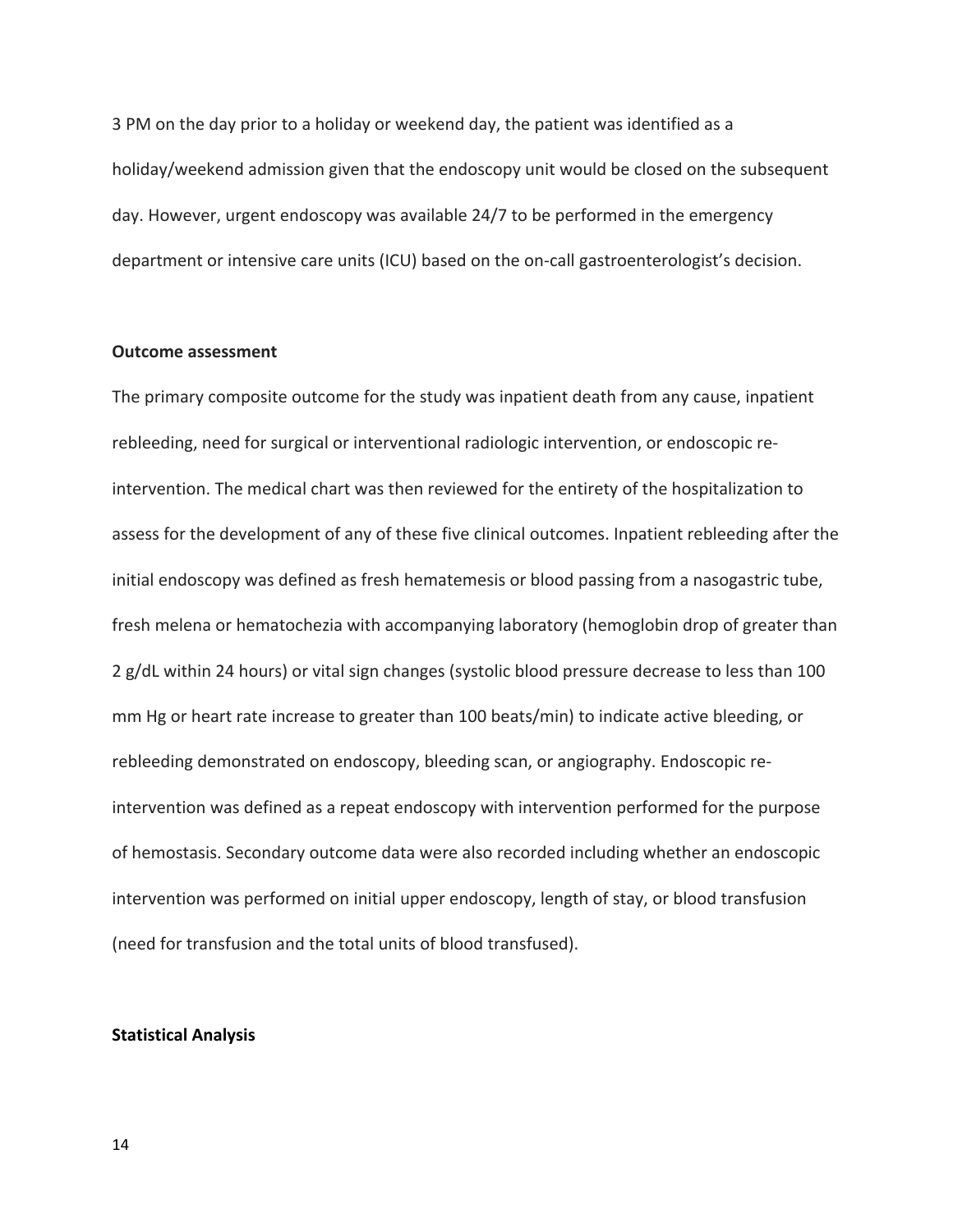Patient characteristics were summarized using means and standard deviations or median and interquartile range for continuous variables and counts and percentages for categorical variables. Baseline characteristics between subgroups of patients were compared using t-tests and Pearson's chi-squared test for continuous and binary variables, respectively. Univariate associations between patient characteristics and the composite outcome were assessed and described using odds ratios from logistic regression models. Multivariable analyses were conducted through the use of forward stepwise selection procedures with p-value threshold of 0.05. The variables considered for inclusion in the multivariable analysis were as follows: age, gender, weekend/holiday presentation, aspirin, thienopyridine, warfarin, any anticoagulation, CCI, systolic blood pressure, heart rate, platelet count, INR, AIMS65 score, GBS, and timing of endoscopy. P-values less than 0.05 were considered significant. All analyses were conducted using STATA version 14 (College Station, TX).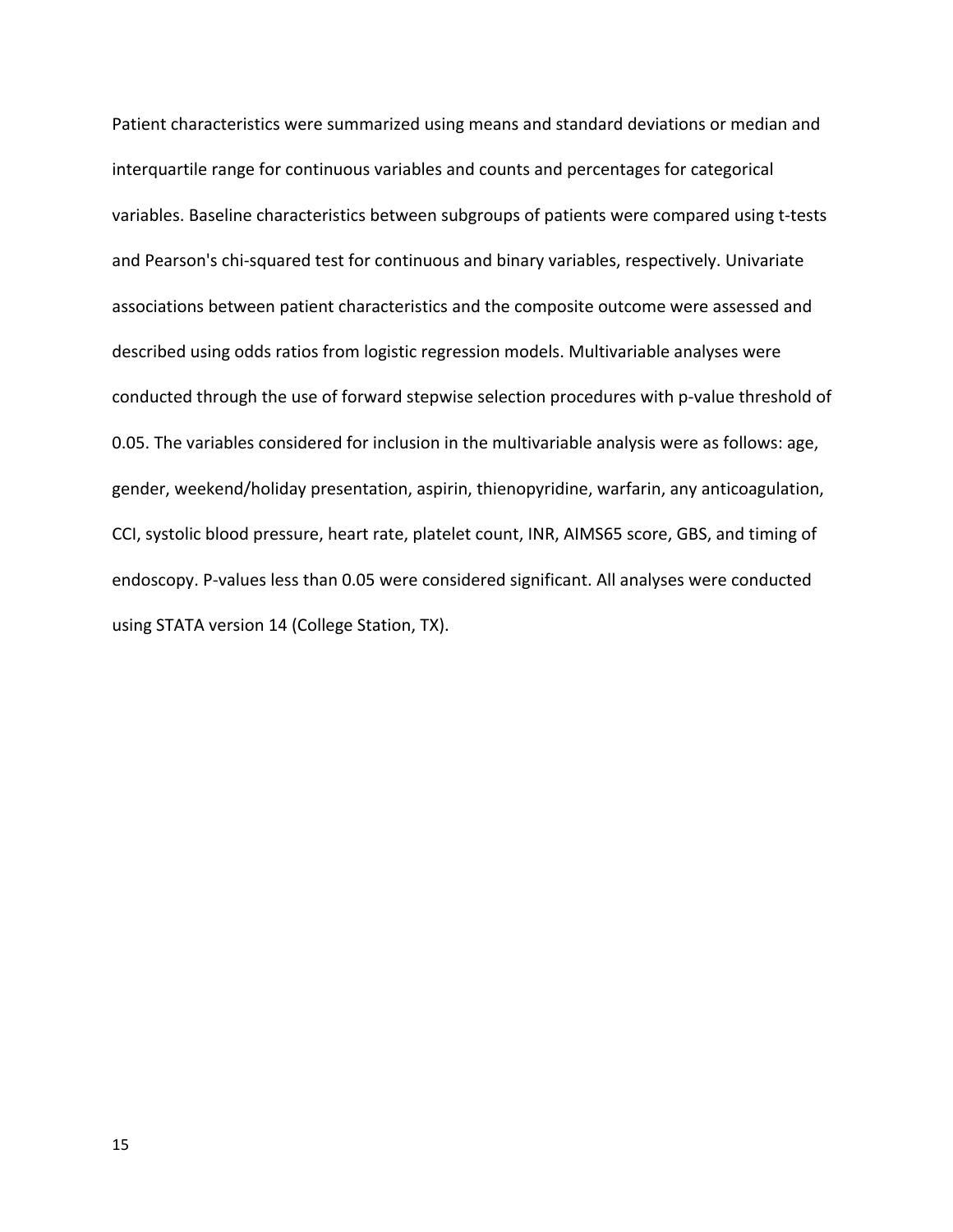#### **RESULTS**

#### **Patient characteristics**

There were 361 patients included in the study cohort, with 89 patients (25%) receiving urgent endoscopy and 272 patients (75%) receiving non-urgent endoscopy. Table 1 shows the patient characteristics according to timing of endoscopy. The mean age, gender, and presentation on a weekend or holiday were not significantly different between the two groups. Patients receiving non-urgent endoscopy were more likely to be receiving a thienopyridine (14% vs. 6%; p=0.035) or warfarin (18% vs. 9%; p=0.036), whereas patients receiving urgent endoscopy were more likely to have lower systolic blood pressures (104 vs. 120 mm Hg; p<0.001) and elevated heart rates (96 vs. 90; p=0.007) on presentation. Patients undergoing urgent endoscopy also had elevated GBS (10.5 vs. 9.1;  $p=0.004$ ) and AIMS65 scores (1.3 vs. 1.0,  $p=0.008$ ), and underwent endoscopy sooner after presentation (5.5 vs. 24.1 hrs; p<0.001).

#### **Overall patient outcomes**

There were 37 patients (10%) that experienced one or more components of the primary composite outcome: 8 died (2%), 20 rebled (6%), 5 required surgery (1%), 8 required interventional radiology (2%), and 13 needed repeat endoscopic intervention after the initial upper endoscopy  $(4%)$ . All deaths occurred after the initial upper endoscopy was performed. In terms of secondary outcomes, 102 patients (28%) underwent an endoscopic intervention and 280 patients (78%) received a blood transfusion during the hospital stay. The mean number of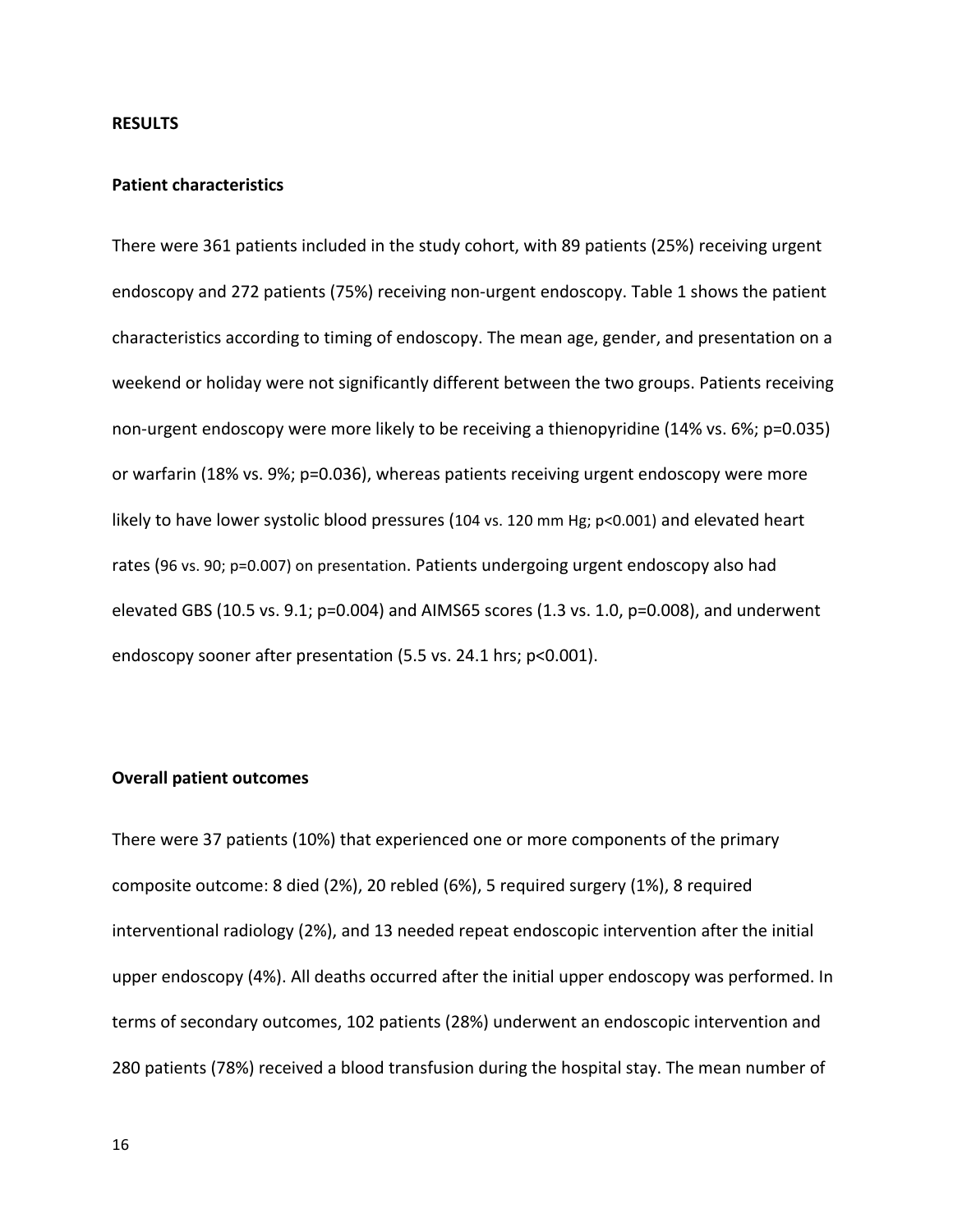red blood cell units transfused per patient was  $3.3$  (SD  $\pm$  4.1). The mean length of stay was 4.0 days  $(SD \pm 4.0)$ .

#### Timing of endoscopy and other predictors of the composite outcome

On univariate analysis (Table 2), time to endoscopy was a significant predictor of the composite outcome (OR 0.77; 95% CI 0.66-0.91;  $p=0.002$ ), with a 23% reduced risk of reaching the composite outcome with increased time to endoscopy (per 6 hour interval). For every 10 mm Hg increase in systolic blood pressure, there was a 22% reduced risk of reaching the composite outcome (OR 0.78; 95% CI 0.67-0.90; p=0.001). The only other covariate that reached statistical significance was the AIMS65 score (OR 1.68; 95% CI 1.21-2.32; p=0.002), with each additional point conveying an increase of 68% in the odds of reaching the composite outcome. All other covariates, including patient demographics, medication use, and presence of thrombocytopenia or coagulopathy, were not significant predictors.

On multivariate analysis (Table 2), time to endoscopy remained a significant predictor of the composite outcome (adjusted OR 0.81 per 6 hours;  $95\%$  CI 0.69-0.94; p=0.005), with increased time to endoscopy having a reduced odds of reaching the composite outcome. Systolic blood pressure also remained a significant predictor (adjusted OR 0.82 per 10 mm Hg; 95% CI 0.70-0.95; p=0.008) in this model. Patients admitted on a weekend or holiday had a greater than 2fold odds of reaching the composite outcome (adjusted OR 2.27; 95% CI 1.05-4.87;  $p=0.036$ ).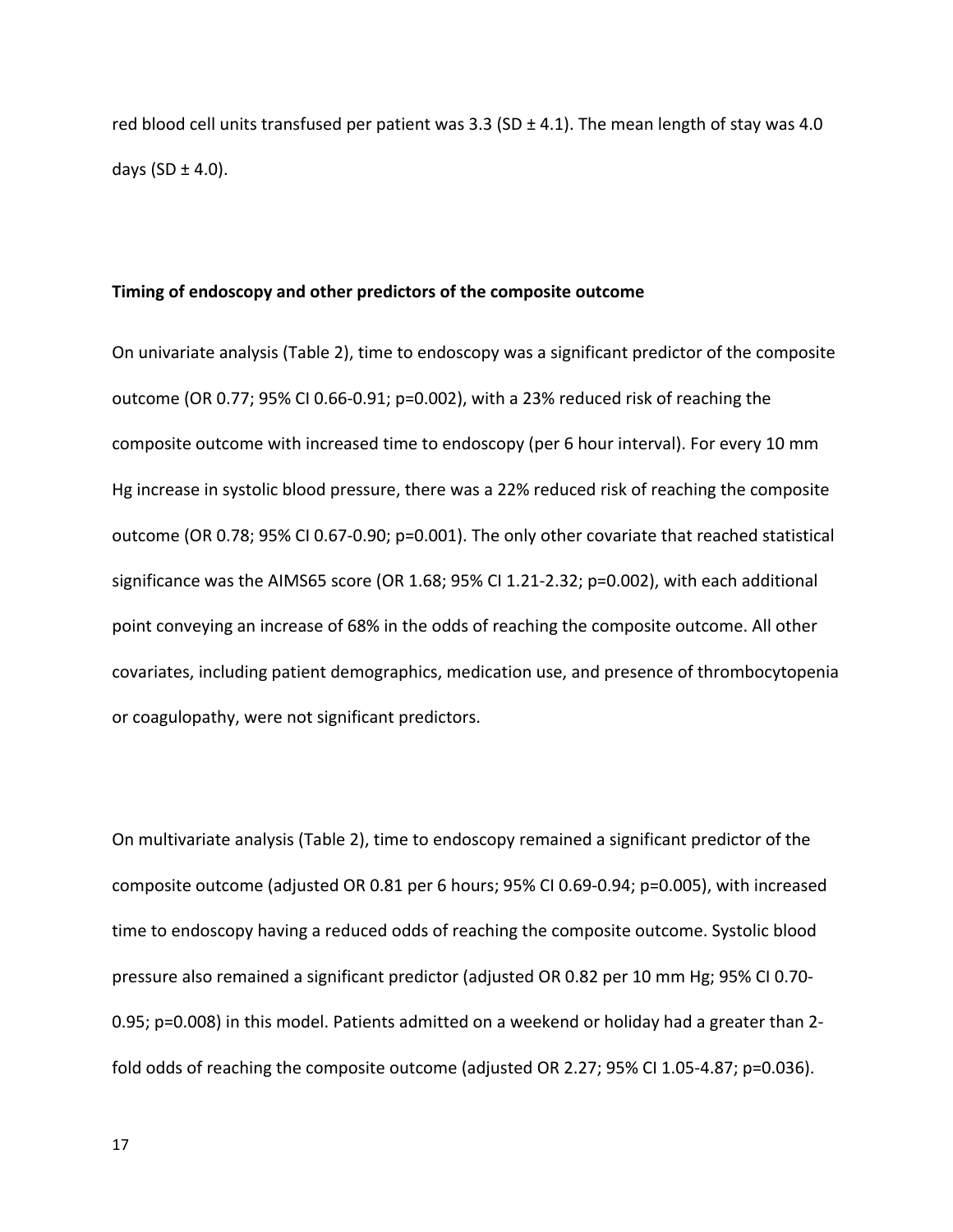When restricting the multivariate analysis to only those patients who received endoscopy within 24 hours, time to endoscopy remained a significant predictor of the composite outcome (adjusted OR 0.55 per 6 hours; 95% CI 0.37-0.80; p=0.002).

## **Urgent vs. non-urgent endoscopy**

The time to endoscopy threshold with the most significant odds ratio of reaching the composite outcome was 12 hours. Patients who underwent urgent upper endoscopy within 12 hours had a greater than 5-fold risk of experiencing the composite outcome than those patients who underwent non-urgent upper endoscopy after 12 hours (OR 5.6; 95% CI 2.8-11.4; p<0.001). Table 3 shows the distribution of outcomes in patients undergoing urgent vs. non-urgent endoscopy. Patients who received urgent upper endoscopy were more likely to rebleed (11% vs. 4%; p=0.007), require surgical (4% vs. 0%, p=0.004) or interventional radiology intervention (6% vs. 1%; p=0.012), or need repeat endoscopic intervention (10% vs. 1%; p<0.001). Endoscopic interventions  $(39\% \text{ vs. } 25\%; p=0.008)$  and need for transfusion  $(85\% \text{ vs. } 75\%; p=0.008)$  $p$ <0.001) were also significantly higher in the urgent vs. non-urgent group.

### **Timing of endoscopy in lower-risk patients (GBS of < 12 points)**

There were 240 patients (66%) with lower-risk bleeding of which 23 patients (10%) reached the primary outcome. On univariate analysis (Table 4), time to endoscopy was again statistically significant (OR 0.64 per 6 hours; 95% CI 0.49-0.83; p=0.001) with a decreased odds of reaching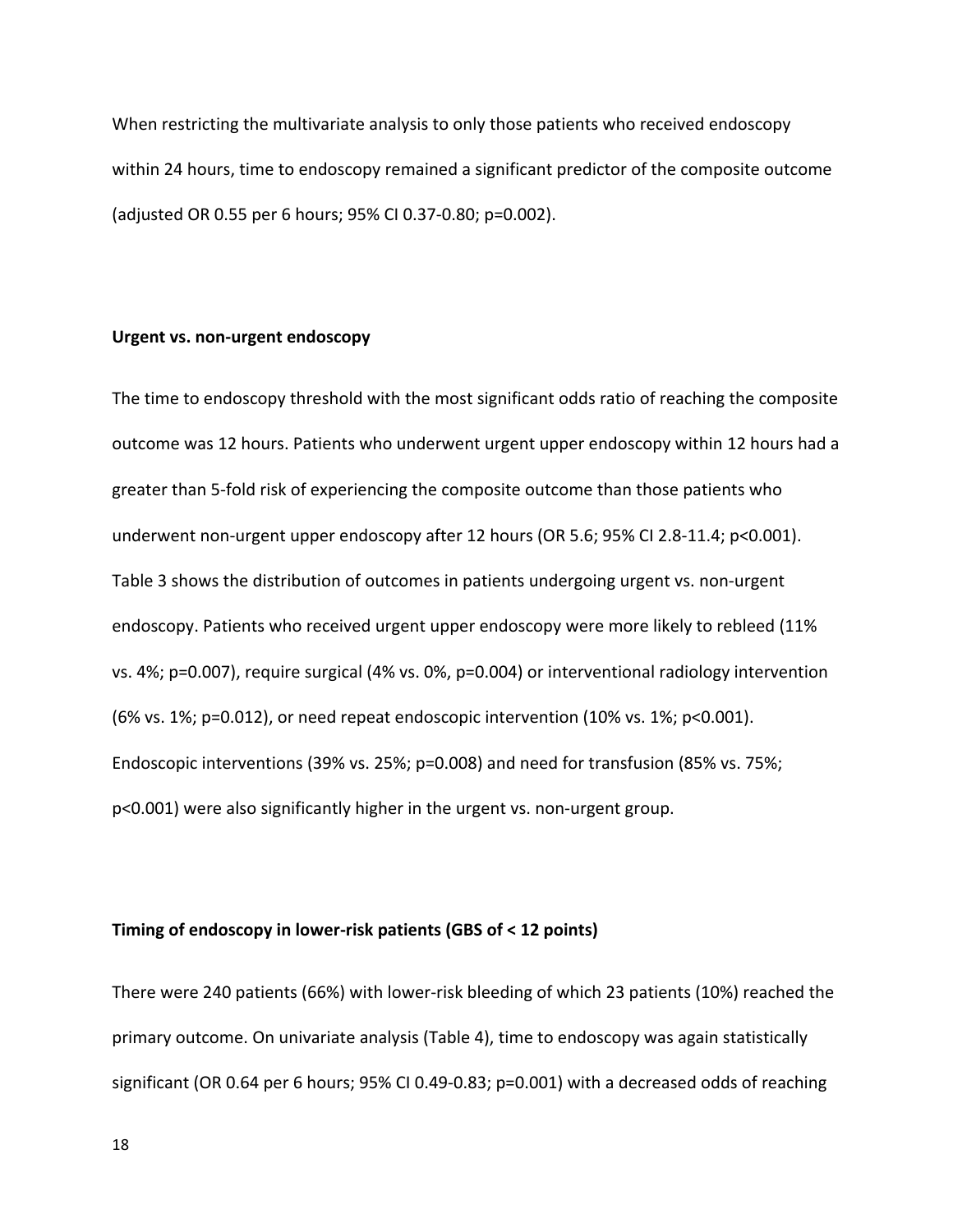the composite outcome with increased time to endoscopy. Systolic blood pressure (OR 0.77 per 10 mm Hg; 95% CI 0.64-0.93; p=0.006) and therapeutic anticoagulation (OR 3.60; 95% CI 1.4-9.27; p=0.008) were also significant predictors in the univariate analysis.

On multivariate analysis (Table 4), time to endoscopy remained a significant predictor of the composite outcome in the lower-risk patients (adjusted OR 0.71 per 6 hours; 95% CI 0.55-0.91; p=0.005). When comparing the lower-risk patients who underwent urgent endoscopy (48 patients; 20%) vs. non-urgent endoscopy (192 patients; 80%), the urgent group was more likely to reach the composite outcome  $(29\% \text{ vs. } 5\%; \text{ p<0.001})$ , rebleed  $(10\% \text{ vs. } 3\%; \text{ p=0.015})$ , require surgical  $(6\%$  vs.  $1\%$ ;  $p=0.006$ ) or interventional radiology intervention  $(2\%$  vs.  $1\%$ ;  $p=0.042$ ), and/or need repeat endoscopic intervention  $(12\% \text{ vs. } 1\%; p<0.001)$ . The mean GBS for the urgent vs. non-urgent endoscopy groups was not significantly different  $(7.5 \text{ vs. } 7.2; \text{ p=0.51}).$  The percentage of lower-risk patients receiving blood transfusion also did not differ between the urgent and non-urgent endoscopy groups (75% vs. 65%; p=0.19).

#### Timing of endoscopy in high-risk patients (GBS of  $\geq$  12 points)

There were 121 patients (34%) with high-risk bleeding of which 14 patients (12%) reached the primary outcome. On univariate analysis (Table 5), systolic blood pressure was a significant predictor of the composite outcome (OR 0.73 per 6 hours; 95% CI 0.54-0.98; p=0.035). Presentation on a weekend or holiday was also statistically significant (OR 4.35; 95% CI 1.37-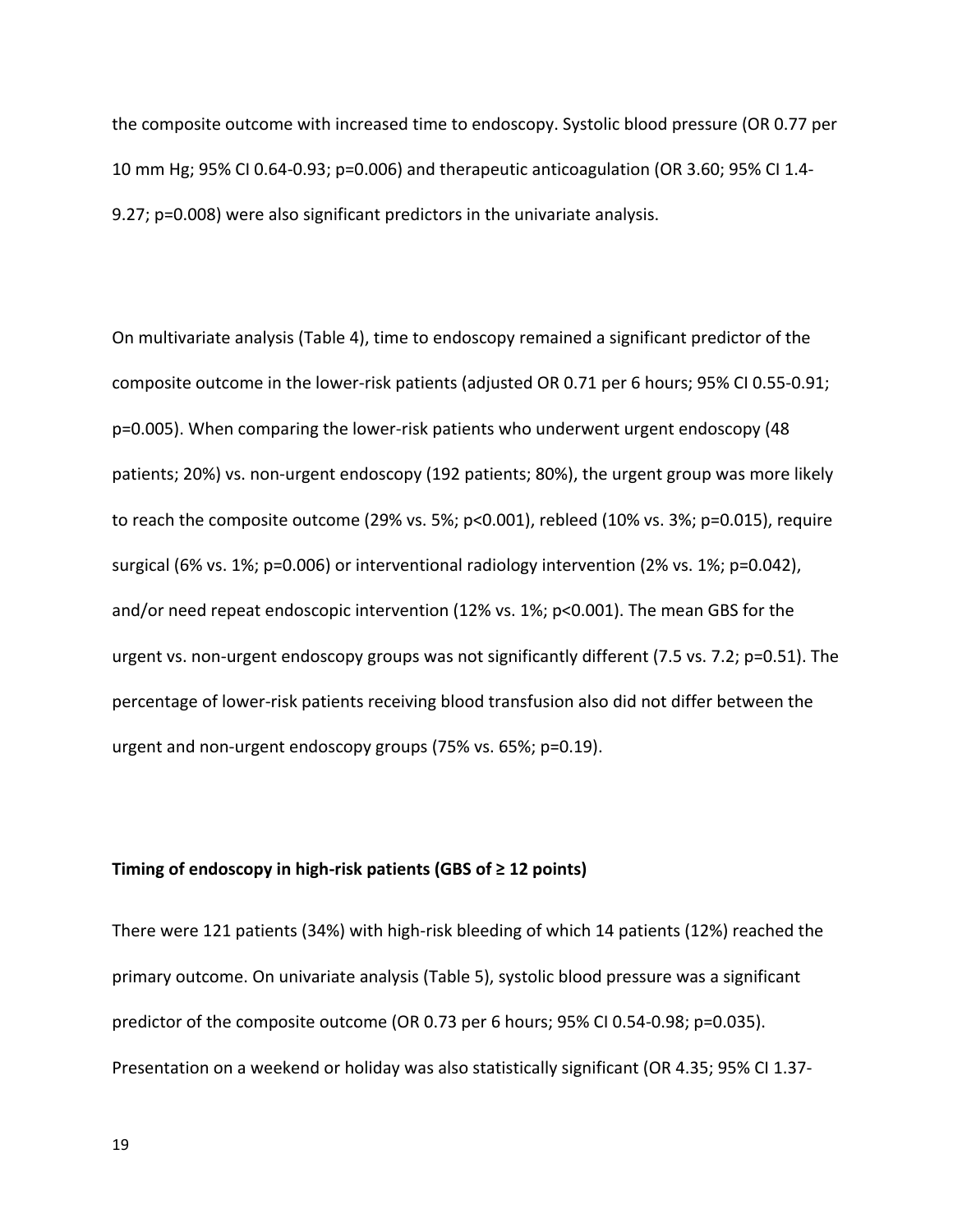13.81; p=0.013), with a greater than 4-fold odds of reaching the composite outcome. Time to endoscopy, however, was not a significant predictor in the high-risk group (OR 0.94 per 6 hours; 95% CI 0.78-1.13; p=0.512).

On multivariate analysis (Table 5), both systolic blood pressure (adjusted OR 0.72 per 10 mm Hg; 95% CI 0.52-0.99; p=0.043) and presentation on a weekend or holiday (adjusted OR 4.22; 95% CI 1.29-13.9; p=0.018) remained statistically significant. Time to endoscopy was not significant in the multivariate analysis (adjusted OR 0.93 per 6 hours; 95% CI 0.77-1.13; p=0.47), and was significantly less prognostic in the high-risk patients compared to lower-risk patients (adjusted p for interaction = 0.039). When comparing the high-risk patients who underwent urgent (41 patients; 34%) vs. non-urgent (80 patients; 66%) upper endoscopy, there were no significant differences in the rates of reaching the composite outcome or the individual components of the composite outcome. The mean GBS for the urgent vs. non-urgent endoscopy groups was not significantly different  $(14.1 \text{ vs. } 13.7; \text{ p=0.28})$ . The percentage of high-risk patients receiving blood transfusion also did not differ between the urgent and nonurgent endoscopy groups (98% vs. 99%; p=0.63).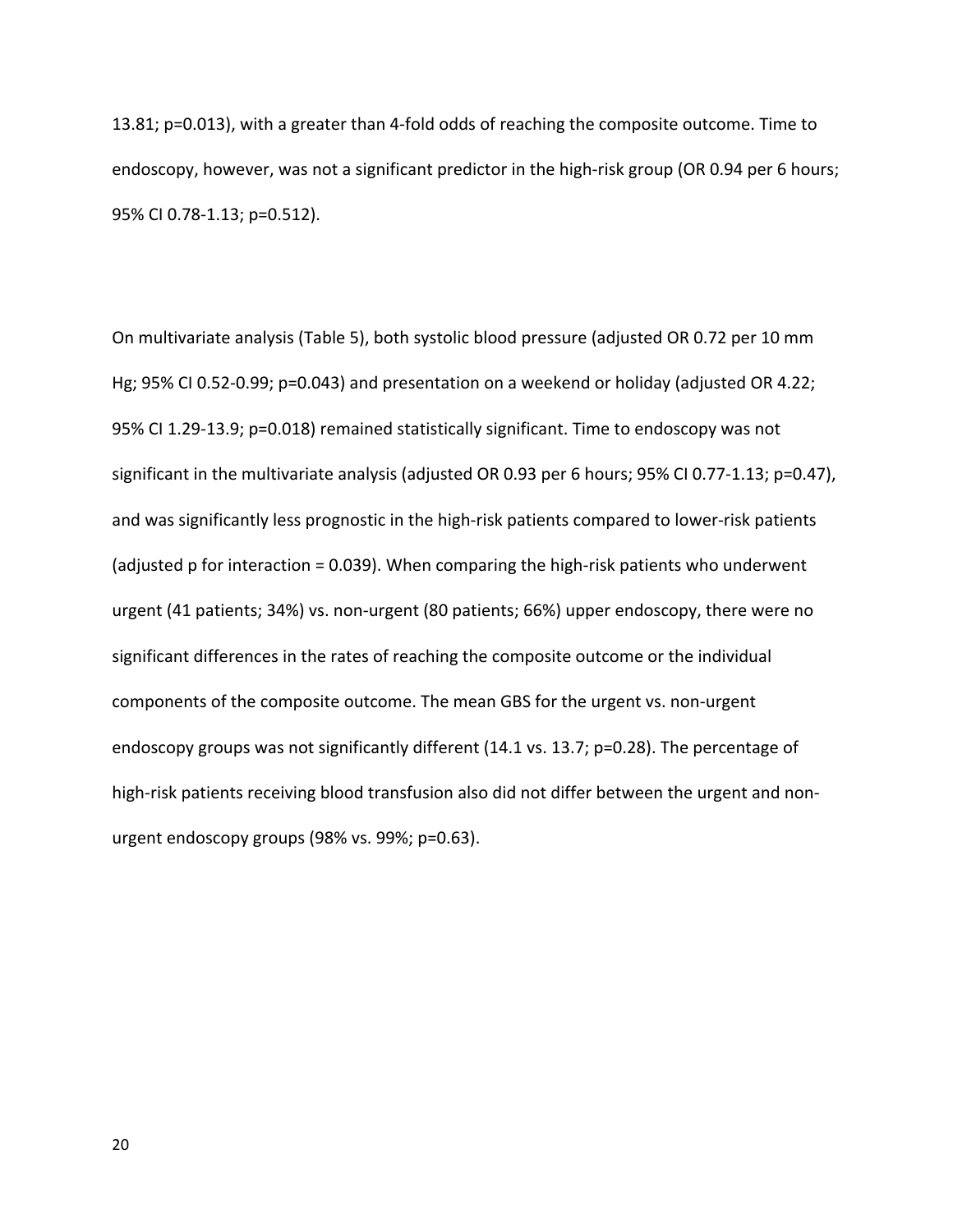#### **DISCUSSION**

In this retrospective cohort study of 361 patients with an acute nonvariceal UGIB at an academic center, time to endoscopy was a significant predictor of reaching a composite clinical outcome of death, inpatient rebleeding, need for surgical or interventional radiology intervention, or repeat endoscopic intervention. Patients who underwent urgent endoscopy (within 12 hours) had a greater than 5-fold increased risk of reaching the composite outcome than patients who received non-urgent endoscopy (after 12 hours). In the subgroup analysis, urgent endoscopy was a significant predictor of worse outcomes in the lower-risk bleeding group only, and this finding persisted after accounting for multiple confounders.

Several studies have investigated the effect of endoscopy timing on clinical outcomes in acute nonvariceal UGIB, although the studies differed significantly in their designs. A retrospective study of 81 patients with UGIB from a peptic ulcer showed no difference in clinical outcomes (mortality, rebleeding, or surgery) or length of stay between patients receiving endoscopy within 3 hours vs. 48 hours, but there was a significantly increased rate of endoscopic therapy (77% vs 47%;  $p=0.006$ ) and detection of high-risk bleeding (19% vs. 3%;  $p=0.022$ ) in the emergent endoscopy group (10). In a randomized control trial of 93 patients with UGIB, there also was no difference in clinical outcomes or length of stay in the early endoscopy (within 6 hours) vs. elective endoscopy (within 48 hours) groups, although more high-risk endoscopic lesions were again identified in the early group (32% vs. 20%;  $p=0.017$ ) (11). Similarly, a larger retrospective study of 189 patients compared patients receiving endoscopy within 8 hours vs.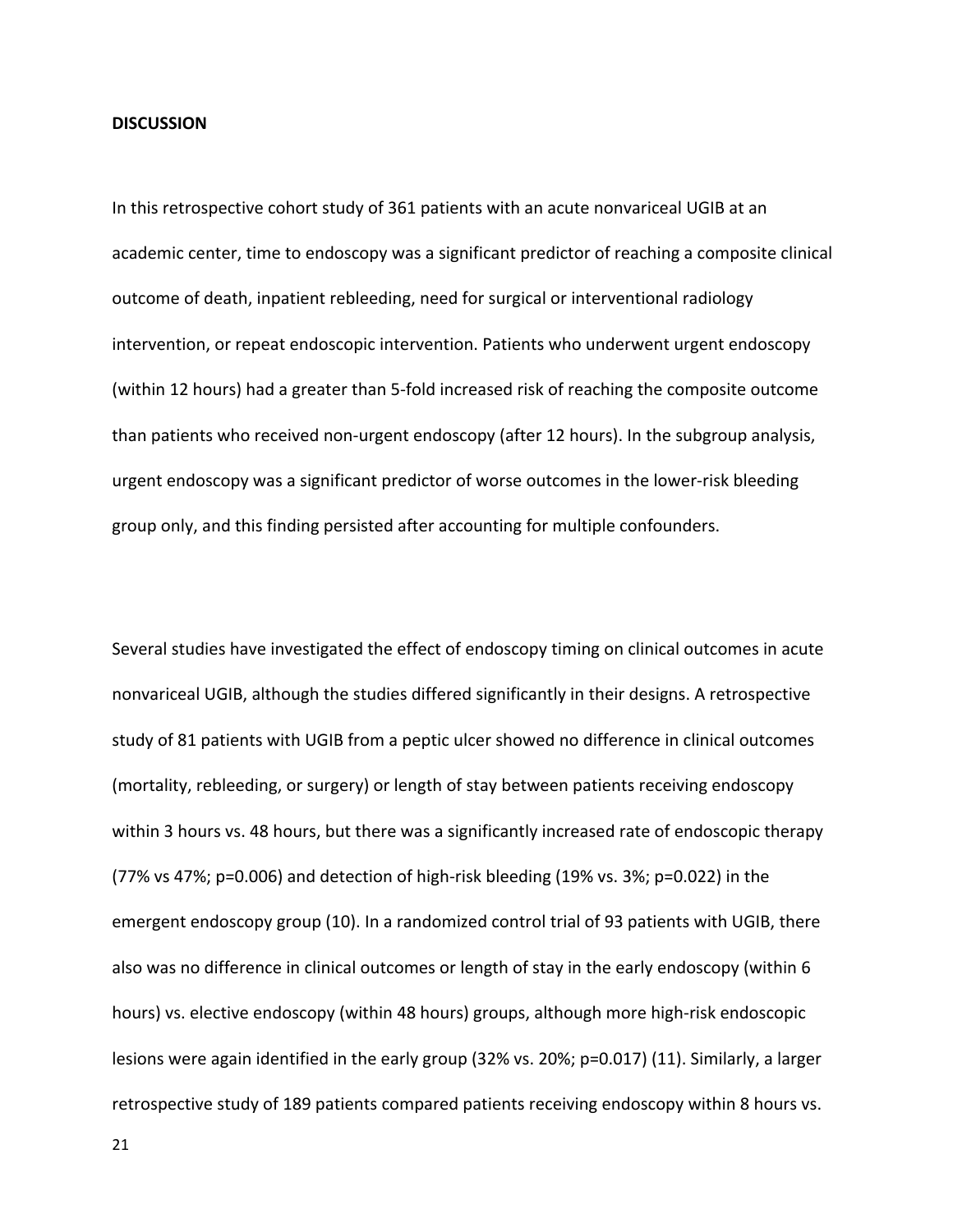between 8 and 24 hours and found no difference in mortality or recurrent bleeding despite an increased detection of high-risk ulcers with active bleeding  $(19\% \text{ vs. } 8\%; p=0.03)$  or visible vessels  $(34\% \text{ vs. } 12\%; \text{ p<0.01})$  and a corresponding increased need for endoscopic therapy  $(40\%$ vs. 15%;  $p<0.001$ ) in the early vs. later group (12). Thus these prior studies did not demonstrate a benefit from urgent endoscopy in patients presenting with an UGIB.

A large retrospective study of 909 patients from 13 different hospitals did find a decreased length of stay (5.0 vs. 6.4 days;  $p$ <0.001) in patients receiving endoscopy within 24 hours vs. after 24 hours (16). Similarly, a nationwide study with 2592 patients found that endoscopy performed within one day of presentation was associated with a significant decrease in length of stay (-1.95 days; 95% CI -1.29 to -2.60) and need for surgery (adjusted OR 0.37; 95% CI 0.21-0.66) (17). Current guidelines recommend proceeding with upper endoscopy for UGIB within 24 hours of presentation (6-9).

To assess if prognostic scores for UGIB could further inform the decision of when to perform upper endoscopy, Lim et al. conducted a retrospective study of 934 patients presenting with UGIB and stratified the analysis into lower-risk (GBS <12) and high-risk (GBS ≥ 12) groups (13). In the lower-risk group (837 patients; 90%), timing of endoscopy was not associated with inpatient mortality. However, in the high-risk group (97 patients; 10%), which comprised the minority of the study sample, timing of endoscopy was the only significant predictor of mortality (adjusted OR 1.09; 95% CI 1.02-1.17). All patients who received endoscopy within 13

22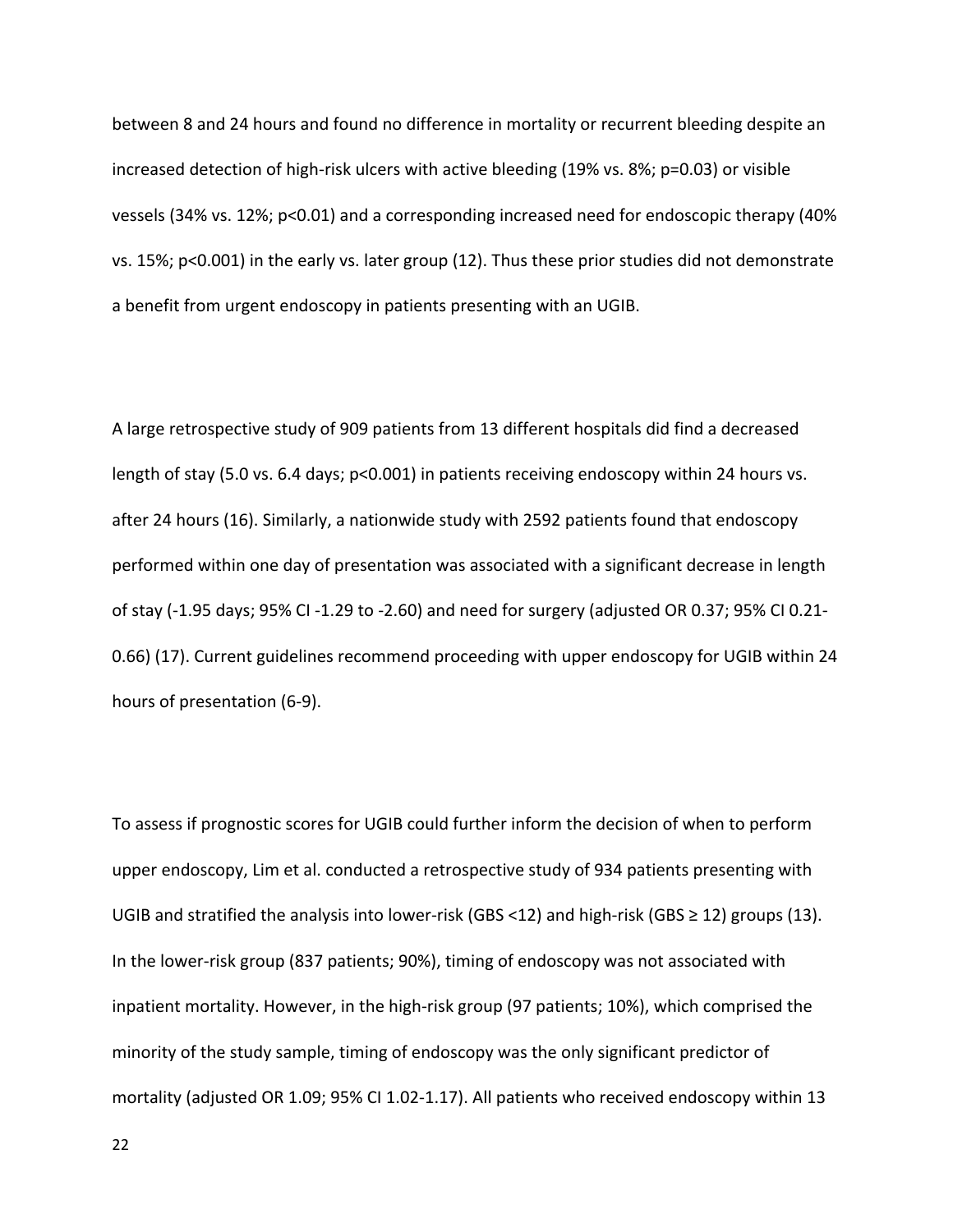hours survived, compared to a mortality rate of 44% if endoscopy was performed after 13 hours (p<0.001). However, there were no differences in other clinical outcomes related to UGIB such as need for transfusion, rebleeding, or need for surgery, which may suggest that the deaths in the group who had endoscopy performed after 13 hours were due to causes unrelated to UGIB.

Our findings are consistent with prior studies that did not demonstrate any difference in mortality from urgent vs. non-urgent endoscopy (10-12). However, in our study urgent endoscopy is associated with an *increased* risk of experiencing a composite outcome that included death in addition to inpatient rebleeding, need for surgery or interventional radiology, or repeat endoscopic intervention, which has previously not been reported in the literature. Although prior studies have consistently demonstrated the lack of benefit with more urgent endoscopy, ours is the first study to our knowledge that suggests potential harm in taking patients earlier to endoscopy. Our stratified analysis showed that this finding was driven by the lower-risk patients in our cohort, whereas timing of endoscopy was not a significant predictor of the composite outcome in high-risk patients. Although we cannot confirm this theory based on retrospective review, we hypothesize that lower-risk patients who are taken earlier to endoscopy may receive inadequate fluid resuscitation given that they appear more stable on presentation. This potential tendency to under-resuscitate during the critical early period of management is exacerbated when the patient is transported off the medical floor for an endoscopic procedure. Also it is important to note that the lower-risk patients in our study cohort had a mean GBS of 7.2, and thus should not be considered lowest-risk (i.e. GBS  $<$  2).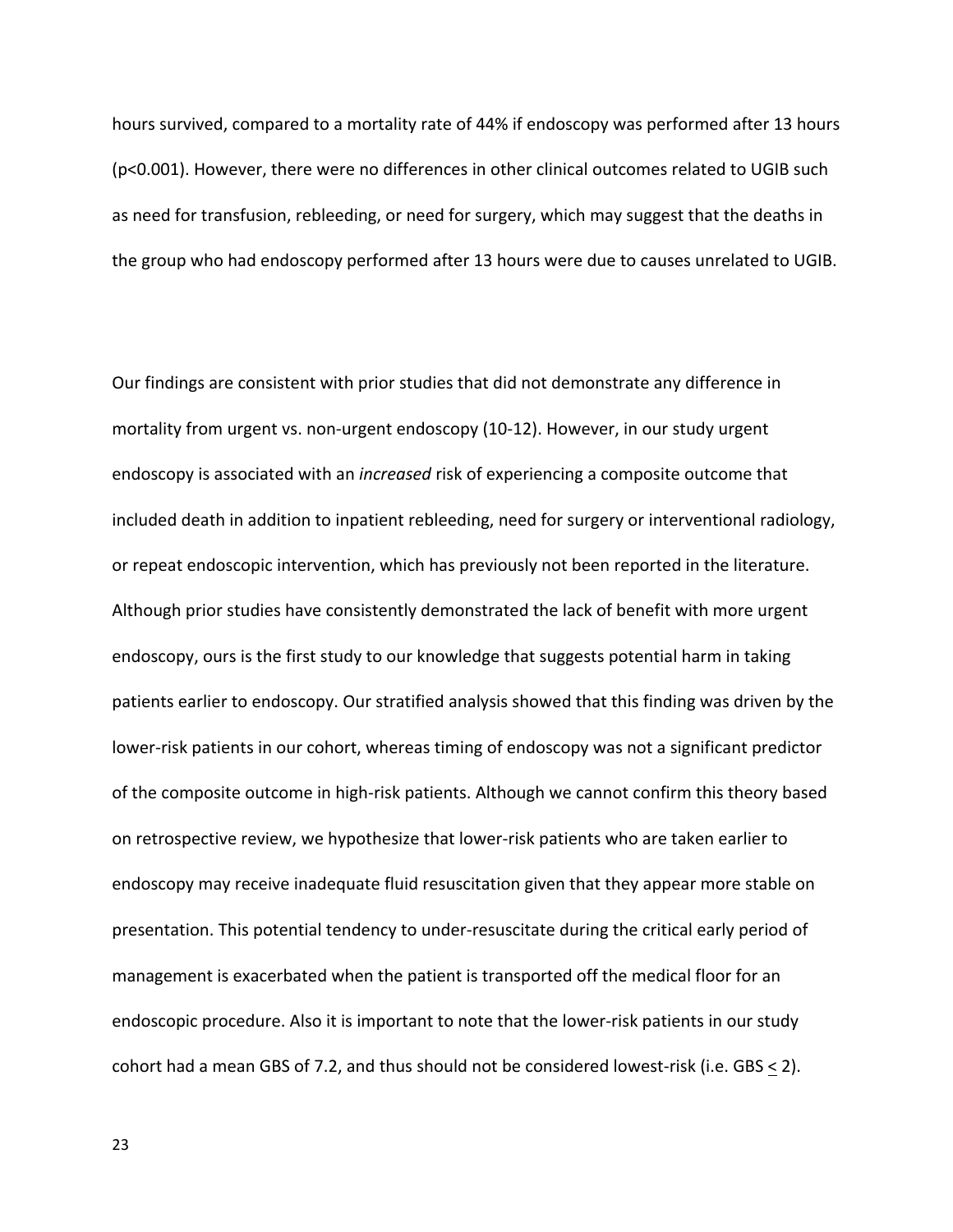In contrast, high-risk patients are more likely to receive adequate fluid resuscitation and prompt proton-pump inhibitor therapy prior to endoscopy given that their UGIB presentations are more severe. It may be this general medical therapy as opposed to the timing of endoscopy that is most significant in preventing poor outcomes from UGIB. Our results do contrast with the findings of Lim et al., in which high-risk patients benefited from urgent endoscopy, although one important difference is that we did not include patients who were already hospitalized and then developed UGIB. Prior evidence does show that inpatients with UGIB have a higher mortality rate compared to patients admitted for UGIB, even after adjustment for possible confounders (18).

In this study, presentation on a weekend or holiday was also associated with an increased odds of reaching the composite outcome. This finding contrasts with recent nationwide studies that showed no increase in mortality for patients presenting with UGIB on the weekends vs. weekdays (19, 20). However, we were able to identify the exact time of presentation, as opposed to day of presentation, and thus more accurately capture the weekend or holiday effect. We also used a composite outcome, which increased our ability to capture differences in other measures of poor outcome including rebleeding or need for intervention. Lastly, our subgroup analysis showed the weekend or holiday effect was seen in our high-risk patients but not lower-risk patients, and previous nationwide studies have not been able to stratify the analysis by bleeding risk. This result persisted on multivariate analysis after controlling for such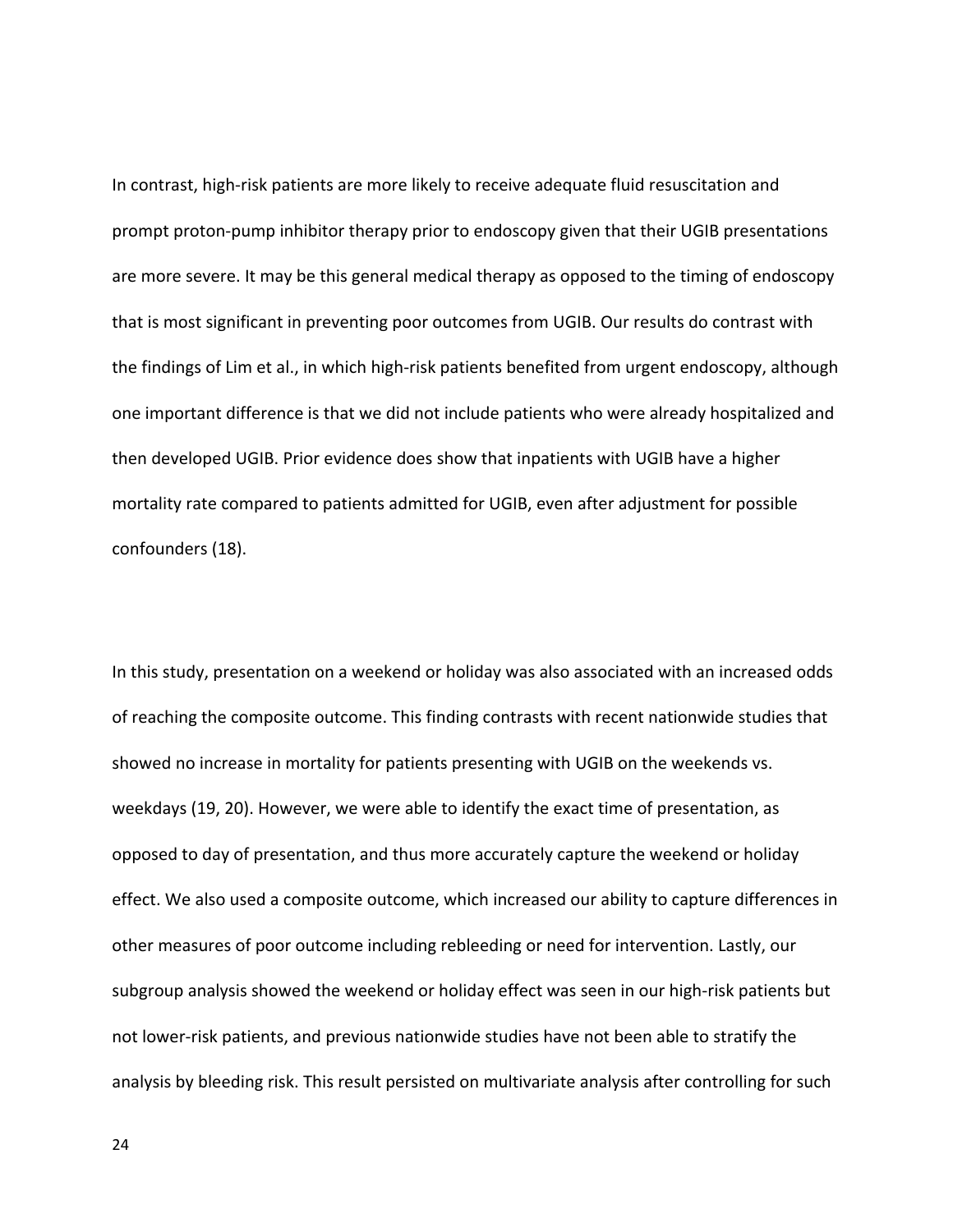factors as time to endoscopy, which suggests that other factors (e.g. hospital staffing) may be contributory. High-risk patients who present on a weekend or holiday warrant careful attention.

There are some important limitations to consider in this study. The major limitation is the potential for confounding by indication, which suggests that the patients who underwent more urgent endoscopy were different, or sicker, than the other patients in the study. It is possible that the emergency department notified the GI consultant earlier for patients who appeared more unstable, which led to earlier endoscopy for this group. However, we showed that the mean GBS was not significantly different in the urgent vs. non-urgent endoscopy groups in the lower-risk or high-risk categories. The percentage of patients receiving blood transfusion also did not differ in either the lower-risk or high-risk population between urgent and non-urgent groups, which again suggests a similar severity of bleeding. Further, we controlled for several potential confounders to address other potential differences between the two groups, including patient demographics, presentation on a weekend or holiday, Charlson comorbidity index, pertinent vital signs and individual platelet count or INR value. Another limitation was that we relied on existing medical records to measure the exposures and outcomes of interest. However, two independent researchers performed the chart review and returned to the paper chart to obtain any information that was not documented in the electronic health record. It is also worth noting that the GBS did not reach statistical significance in predicting the composite outcome. However, the GBS has been shown to best predict the need for blood transfusions,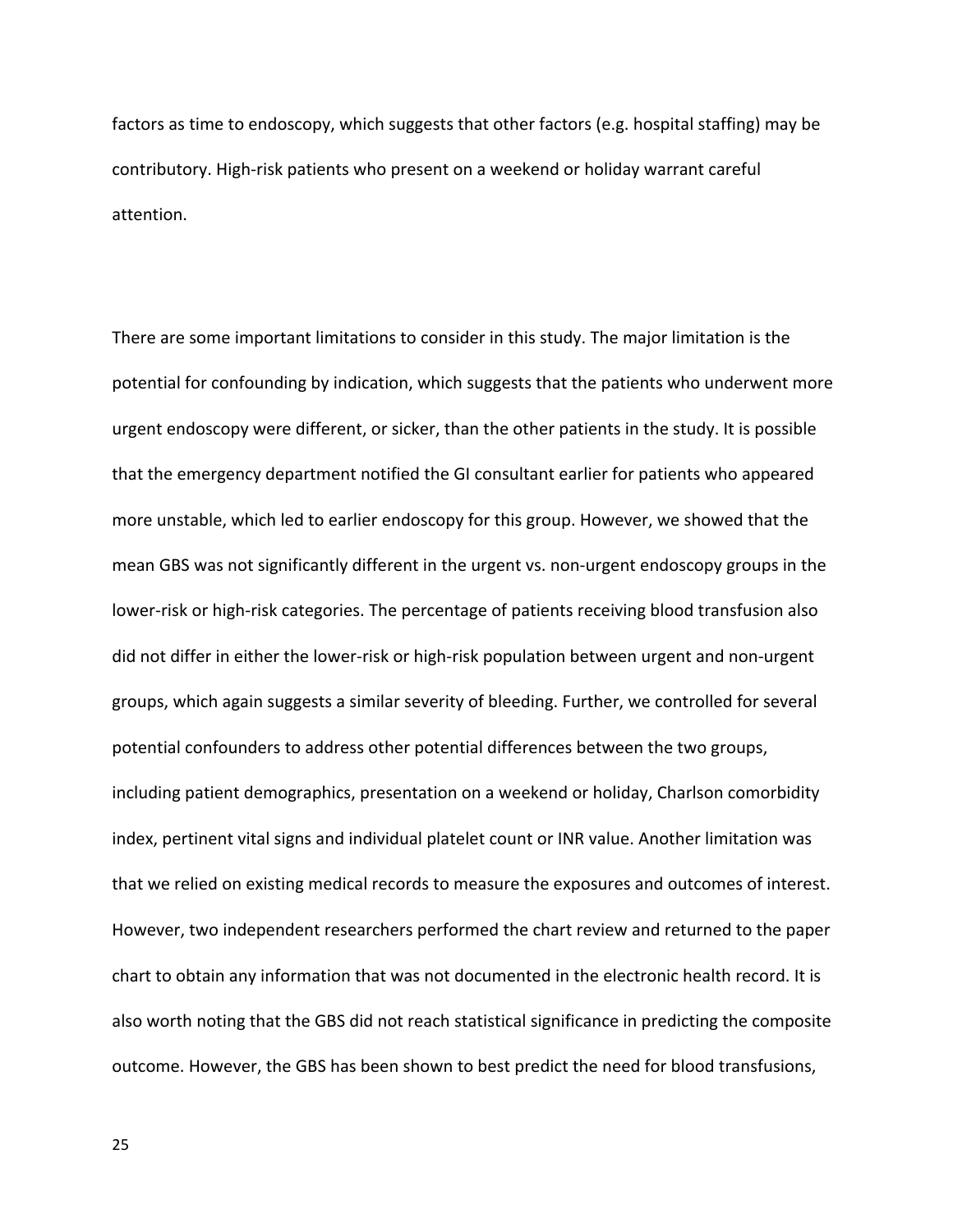which was not part of our composite outcome (21). Lastly, we used a composite outcome as the primary outcome in our study as we believe this composite outcome is a good clinical measure of clinical outcomes in patients with UGIB, as all five individual components of the composite outcome reflect poor outcomes in UGIB. We showed that four of those five individual outcomes (with the exception of inpatient death) were each significantly more likely to occur in urgent vs. non-urgent endoscopy.

We found that timing of upper endoscopy is a significant predictor of experiencing worse outcomes in acute nonvariceal upper gastrointestinal bleeding, with urgent endoscopy (within 12 hours) associated with a higher rate of reaching a composite clinical outcome than with nonurgent endoscopy (after 12 hours). Lower-risk patients had worse outcomes with urgent endoscopy, whereas timing of endoscopy was not a significant predictor in high-risk patients. Further prospective studies are needed to assess the role of prognostic scores for patients presenting with acute nonvariceal upper gastrointestinal bleeding in determining the optimal timing of endoscopy.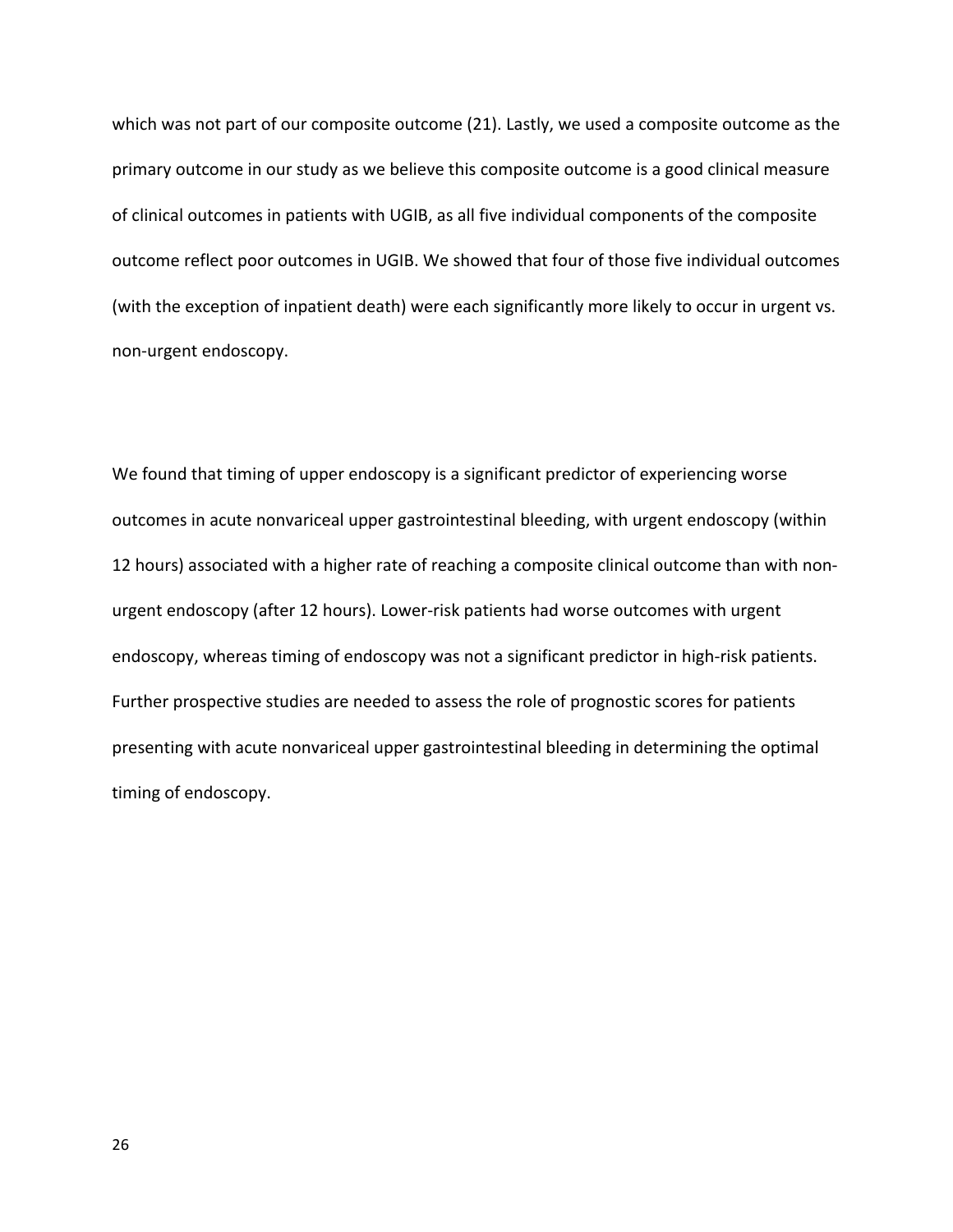# **REFERENCES**

- 1. Tielleman T, Bujanda D, Cryer B. Epidemiology and Risk Factors for Upper Gastrointestinal Bleeding. Gastrointest Endosc Clin N Am. 2015 Jul;25(3):415-28.
- 2. Abougergi MS, Travis AC, Saltzman JR. The in-hospital mortality rate for upper GI hemorrhage has decreased over 2 decades in the United States: a nationwide analysis. Gastrointest Endosc. 2015 Apr;81(4):882-8.
- 3. Rotondano G. Epidemiology and diagnosis of acute nonvariceal upper gastrointestinal bleeding. Gastroenterol Clin North Am. 2014 Dec;43(4):643-63.
- 4. Tsoi KK, Ma TK, Sung JJ. Endoscopy for upper gastrointestinal bleeding: how urgent is it? Nat Rev Gastroenterol Hepatol. 2009 Aug;6(8):463-9.
- 5. Kumar NL, Travis AC, Saltzman JR. Initial management and timing of endoscopy in nonvariceal upper GI bleeding. Gastrointest Endosc. 2016 Mar 2.
- 6. Hwang JH, Fisher DA, Ben-Menachem T, Chandrasekhara V, Chathadi K, Decker GA, Early DS, Evans JA, Fanelli RD, Foley K, Fukami N, Jain R, Jue TL, Khan KM, Lightdale J, Malpas PM, Maple JT, Pasha S, Saltzman J, Sharaf R, Shergill AK, Dominitz JA, Cash BD; Standards of Practice Committee of the American Society for Gastrointestinal Endoscopy. The role of endoscopy in the management of acute non-variceal upper GI bleeding. Gastrointest Endosc. 2012 Jun;75(6):1132-8.
- 7. Laine L, Jensen DM. Management of patients with ulcer bleeding. Am J Gastroenterol. 2012 Mar;107(3):345-60
- 8. Sung JJ, Chan FK, Chen M, Ching JY, Ho KY, Kachintorn U, Kim N, Lau JY, Menon J, Rani AA, Reddy N, Sollano J, Sugano K, Tsoi KK, Wu CY, Yeomans N, Vakil N, Goh KL; Asia-Pacific Working Group. Asia-Pacific Working Group consensus on non-variceal upper gastrointestinal bleeding. Gut. 2011 Sep;60(9):1170-7.
- 9. Dworzynski K, Pollit V, Kelsey A, Higgins B, Palmer K; Guideline Development Group. Management of acute upper gastrointestinal bleeding: summary of NICE guidance. BMJ. 2012 Jun 13;344:e3412.
- 10. Schacher GM, Lesbros-Pantoflickova D, Ortner MA, et al. Is early endoscopy in the emergency room beneficial in patients with bleeding peptic ulcer? A "fortuitously controlled" study. Endoscopy 2005;37:324-8.
- 11. Bjorkman DJ, Zaman A, Fennerty MB, et al. Urgent vs. elective endoscopy for acute nonvariceal upper-GI bleeding: an effectiveness study. Gastrointest Endosc 2004;60:1-8.
- 12. Tai CM, Huang SP, Wang HP, et al. High-risk ED patients with nonvariceal upper gastrointestinal hemorrhage undergoing emergency or urgent endoscopy: a retrospective analysis. Am J Emerg Med 2007;25:273-8.
- 13. Lim LG, Ho KY, Chan YH, et al. Urgent endoscopy is associated with lower mortality in high-risk but not low-risk nonvariceal upper gastrointestinal bleeding. Endoscopy 2011;43:300-6.
- 14. Blatchford O, Murray WR, Blatchford M. A risk score to predict need for treatment for upper-gastrointestinal haemorrhage. Lancet 2000;356:1318-21.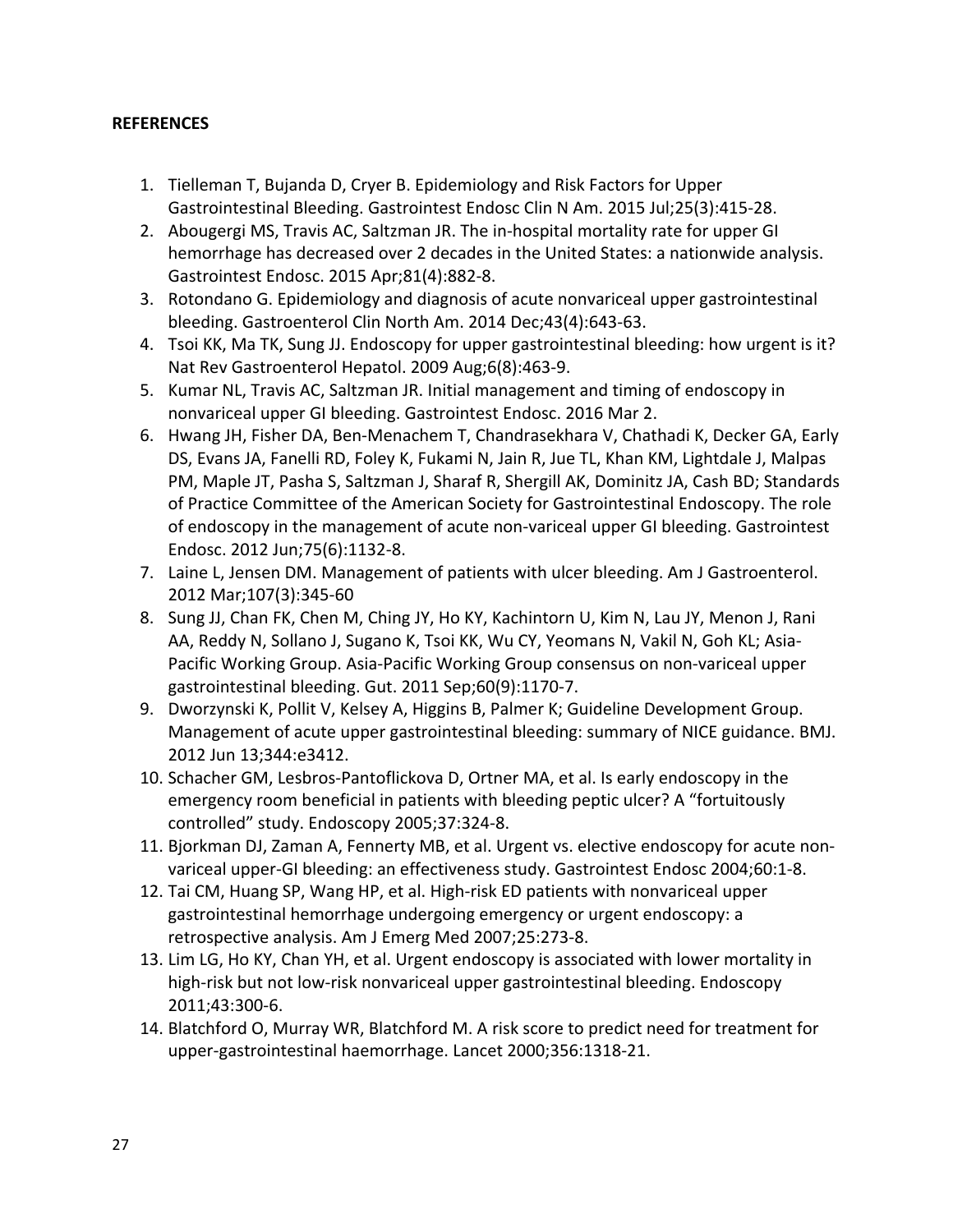- 15. Saltzman JR, Tabak YP, Hyett BH, et al. A simple risk score accurately predicts in-hospital mortality, length of stay, and cost in acute upper GI bleeding. Gastrointest Endosc 2011;74:1215-24.
- 16. Cooper GS, Chak A, Way LE, et al. Early endoscopy in upper gastrointestinal hemorrhage: associations with recurrent bleeding, surgery, and length of hospital stay. Gastrointest Endosc 1999;49:145-52.
- 17. Cooper GS, Kou TD, Wong RC. Use and impact of early endoscopy in elderly patients with peptic ulcer hemorrhage: a population-based analysis. Gastrointest Endosc 2009;70:229-35.
- 18. Jairath V, Thompson J, Kahan BC, Daniel R, Hearnshaw SA, Travis SP, Murphy MF, Palmer KR, Logan RF. Poor outcomes in hospitalized patients with gastrointestinal bleeding: impact of baseline risk, bleeding severity, and process of care. Am J Gastroenterol. 2014 Oct;109(10):1603-12.
- 19. Jairath V, Kahan BC, Logan RF, Hearnshaw SA, Travis SP, Murphy MF, Palmer KR. Mortality from acute upper gastrointestinal bleeding in the United Kingdom: does it display a "weekend effect"? Am J Gastroenterol. 2011 Sep;106(9):1621-8.
- 20. Abougergi MS, Travis AC, Saltzman JR. Impact of day of admission on mortality and other outcomes in upper GI hemorrhage: a nationwide analysis. Gastrointest Endosc. 2014 Aug;80(2):228-35.
- 21. Robertson M, Majumdar A, Boyapati R, Chung W, Worland T, Terbah R, Wei J, Lontos S, Angus P, Vaughan R. Risk stratification in acute upper GI bleeding: comparison of the AIMS65 score with the Glasgow-Blatchford and Rockall scoring systems. Gastrointest Endosc. 2016 Jun;83(6):1151-60.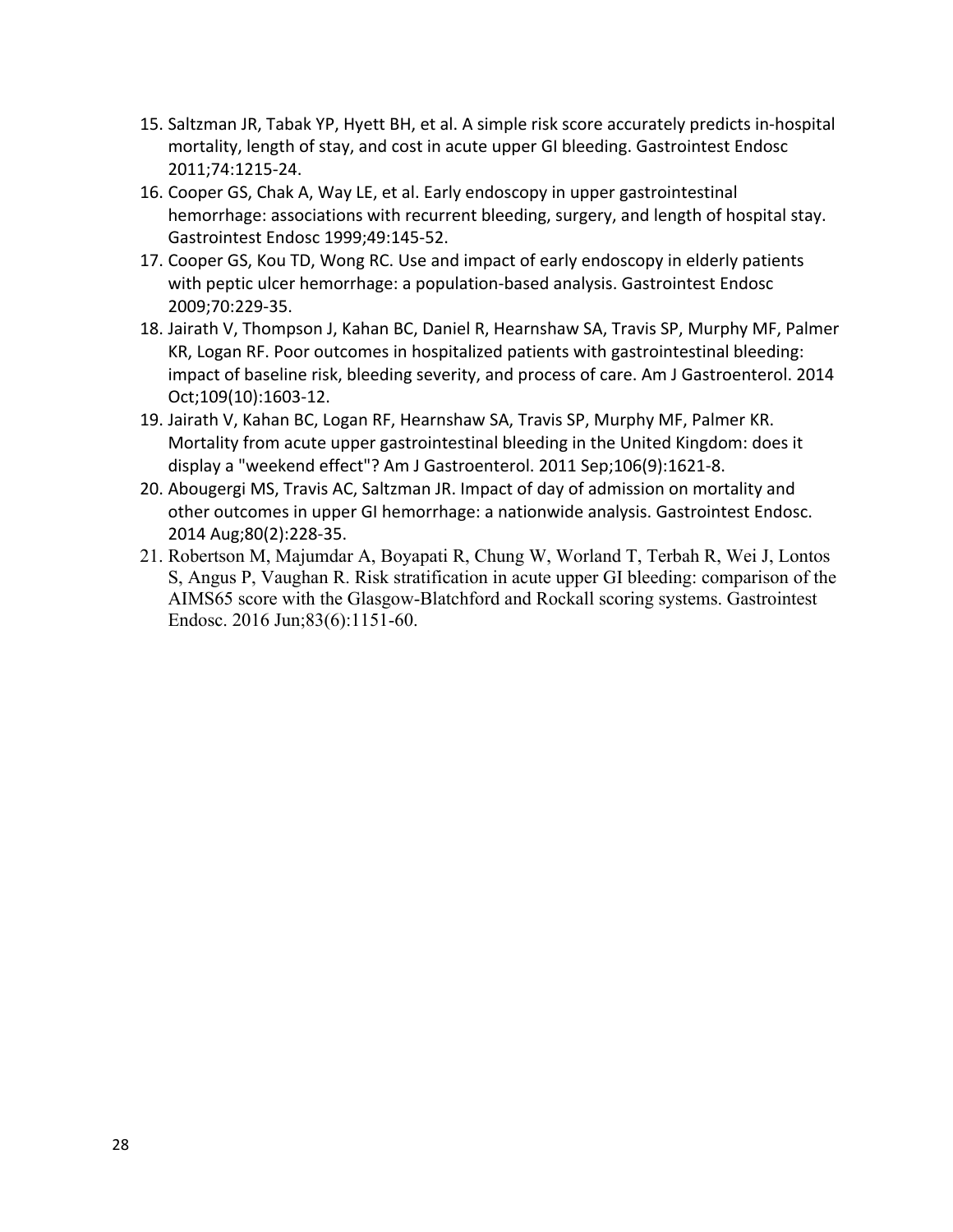| <b>Characteristic</b>                  | <b>Urgent</b>    | <b>Non-Urgent</b> | P-value                  |
|----------------------------------------|------------------|-------------------|--------------------------|
|                                        | <b>Endoscopy</b> | <b>Endoscopy</b>  |                          |
| Number of patients                     | 89               | 272               | $\overline{\phantom{a}}$ |
| Demographics                           |                  |                   |                          |
| Age (years)                            | $63 \pm 16$      | $64 \pm 15$       | 0.52                     |
| Gender (male)                          | 48 (54%)         | 146 (54%)         | 0.97                     |
| Weekend/holiday presentation           | 23 (26%)         | 67 (25%)          | 0.82                     |
| Aspirin                                | 34 (38%)         | 124 (46%)         | 0.22                     |
| Thienopyridine                         | 5(6%)            | 38 (14%)          | 0.035                    |
| Warfarin                               | 8(9%)            | 50 (18%)          | 0.036                    |
| Any anticoagulation                    | 14 (16%)         | 57 (21%)          | 0.28                     |
| Charlson comorbidity index             | 2[1,3]           | 2[1, 4]           | 0.15                     |
| Vital signs                            |                  |                   |                          |
| Systolic blood pressure (mm Hg)        | $104 \pm 27$     | $120 \pm 27$      | < 0.001                  |
| Heart rate (bpm)                       | $96 \pm 20$      | $90 \pm 20$       | 0.007                    |
| Laboratory values                      |                  |                   |                          |
| Platelet count (x 10 <sup>3</sup> /mL) | $270 \pm 122$    | $294 \pm 127$     | 0.12                     |
| <b>INR</b>                             | $1.2$ [1.1, 1.3] | $1.1$ [1.0, 1.3]  | 0.52                     |
| Prognostic scores                      |                  |                   |                          |
| AIMS65 score                           | $1.3 \pm 1.0$    | $1.0 \pm 0.9$     | 0.008                    |
| Glasgow-Blatchford score               | $10.5 \pm 4.1$   | $9.1 \pm 4.1$     | 0.004                    |
| Endoscopy                              |                  |                   |                          |
| Time to endoscopy (hours)              | $5.5$ [4.2, 7.9] | 24.1 [19.5, 43.5] | < 0.001                  |

Characteristics of patients receiving urgent  $(≤ 12$  hrs) vs. non-urgent  $(> 12$  hrs) endoscopy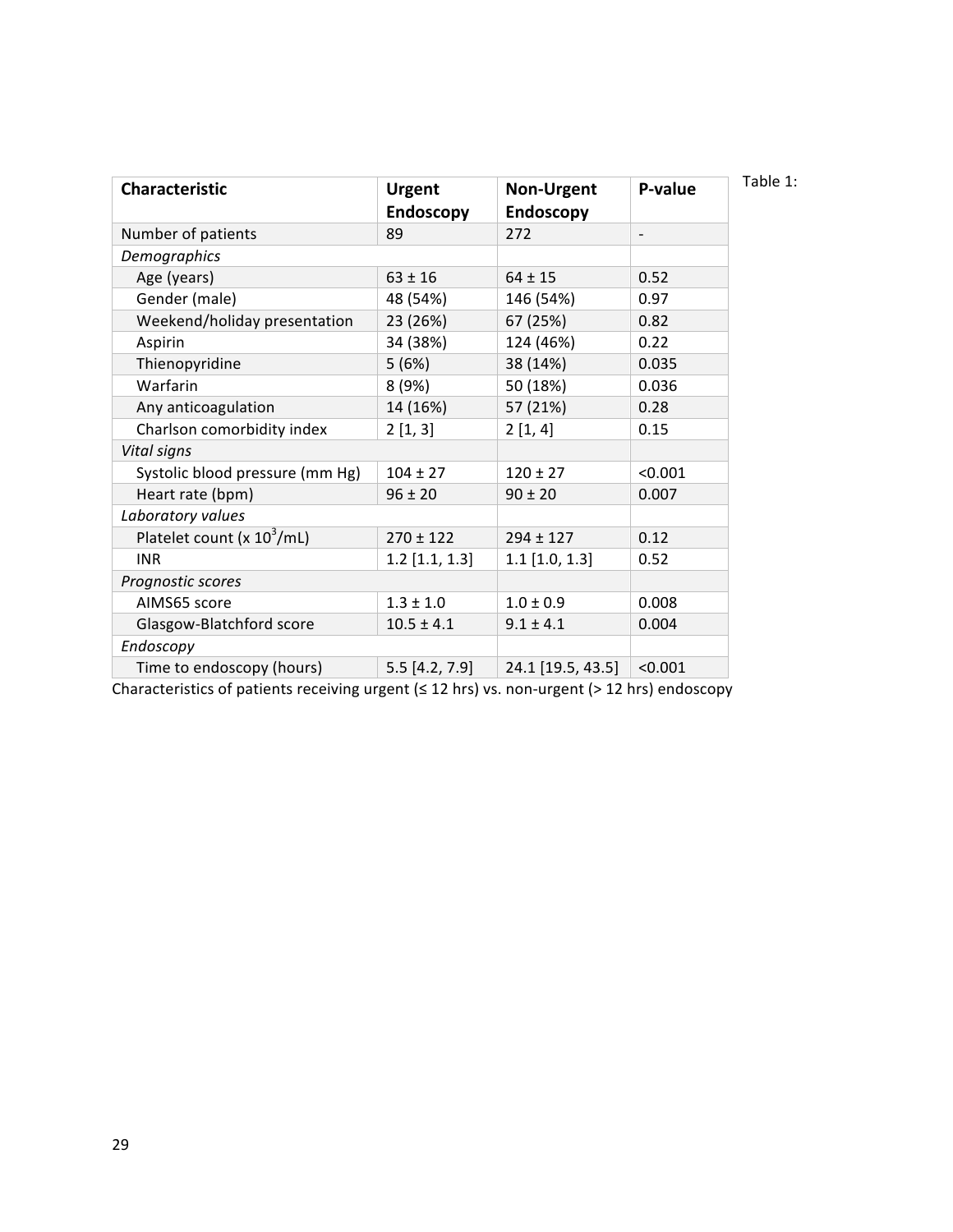Proportions presented as percentages. Means and standard deviations (SD) presented as mean  $\pm$  SD. Medians and interquartile range (IQR) presented as median  $\pm$  IQR. This notation is used throughout.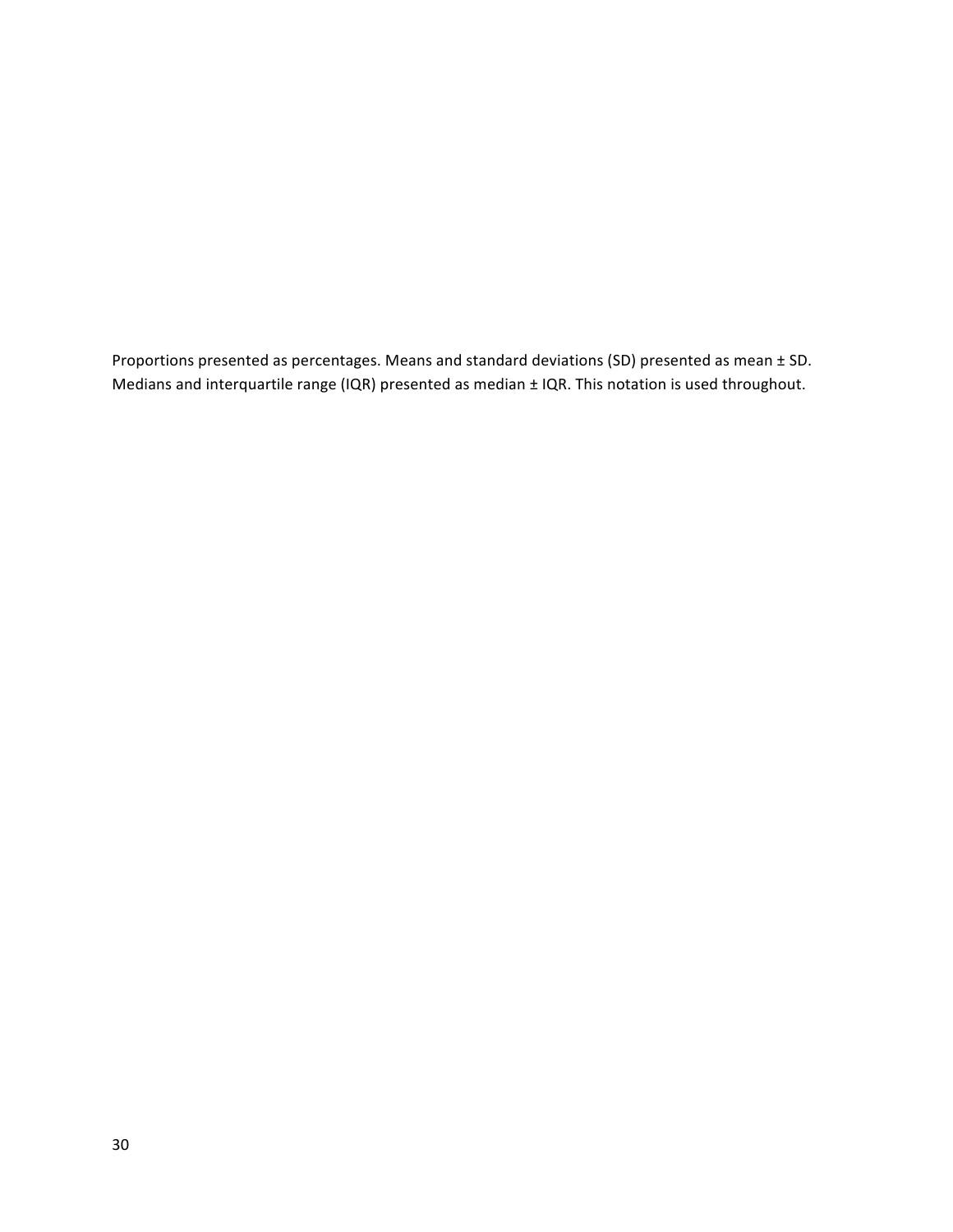| <b>Predictor</b>                       | Odds Ratio (95% CI) | P-value |  |
|----------------------------------------|---------------------|---------|--|
| <b>Univariate Analysis</b>             |                     |         |  |
|                                        |                     |         |  |
| Demographics                           |                     |         |  |
| Age (years)                            | $0.98(0.78-1.21)$   | 0.825   |  |
| Gender (male)                          | $0.90(0.46 - 1.78)$ | 0.759   |  |
| Weekend/holiday presentation           | 1.74 (0.84-3.58)    | 0.134   |  |
| Aspirin                                | $0.66(0.33 - 1.36)$ | 0.266   |  |
| Thienopyridine                         | $0.19(0.02 - 1.40)$ | 0.102   |  |
| Warfarin                               | $0.80(0.30-2.14)$   | 0.656   |  |
| Any anticoagulation                    | $1.60(0.73-3.47)$   | 0.238   |  |
| Charlson comorbidity index             | $1.10(0.96 - 1.26)$ | 0.166   |  |
| Vital signs                            |                     |         |  |
| Systolic blood pressure (mm Hg)        | $0.78(0.67 - 0.90)$ | 0.001   |  |
| Heart rate (bpm)                       | $1.17(0.99-1.38)$   | 0.072   |  |
| Laboratory values                      |                     |         |  |
| Platelet count (x 10 <sup>3</sup> /mL) | $1.00(1.00-1.00)$   | 0.507   |  |
| <b>INR</b>                             | $0.97(0.75-1.26)$   | 0.840   |  |
| Prognostic scores                      |                     |         |  |
| AIMS65 score                           | $1.68(1.21-2.32)$   | 0.002   |  |
| Glasgow-Blatchford score               | $1.08(0.99-1.17)$   | 0.093   |  |
| Endoscopy                              |                     |         |  |
| Time to endoscopy (hours)              | $0.77(0.66 - 0.91)$ | 0.002   |  |
| <b>Multivariate Analysis</b>           |                     |         |  |
| Weekend/holiday presentation           | 2.27 (1.05-4.87)    | 0.036   |  |
| Systolic blood pressure (mm Hg)        | $0.82(0.70-0.95)$   | 0.008   |  |
| Time to endoscopy (hours)              | $0.81(0.69 - 0.94)$ | 0.005   |  |

Table 2: Univariate and multivariate analyses of predictors of the composite outcome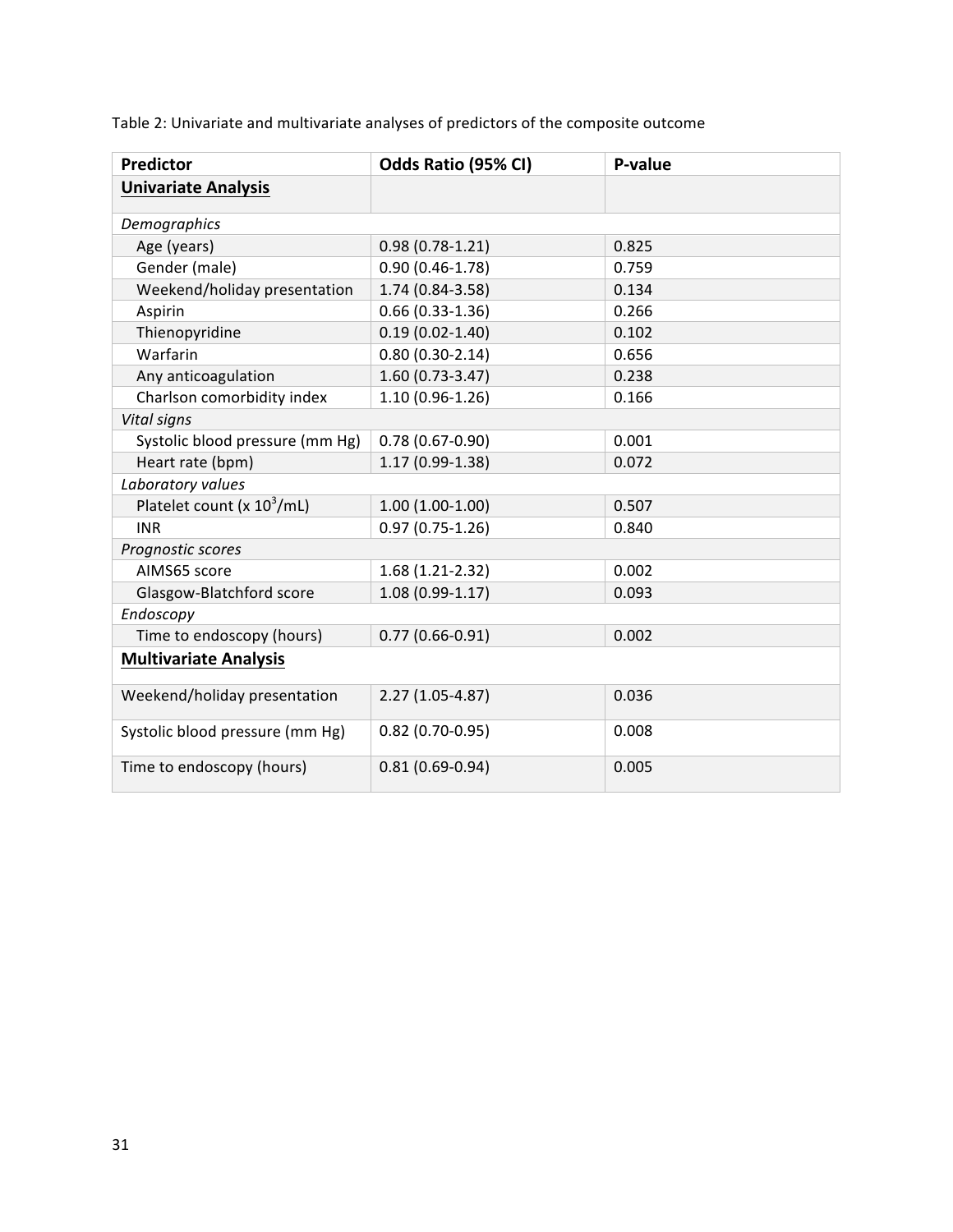|  | Table 3: Outcomes in patients receiving urgent ( $\leq$ 12 hrs) vs. non-urgent (> 12 hrs) endoscopy |
|--|-----------------------------------------------------------------------------------------------------|
|--|-----------------------------------------------------------------------------------------------------|

| <b>Outcome</b>                           | <b>Urgent</b><br>endoscopy<br>$(n=89)$ | Non-urgent<br>endoscopy<br>$(n=272)$ | P-value |
|------------------------------------------|----------------------------------------|--------------------------------------|---------|
| Primary outcome                          |                                        |                                      |         |
| Composite outcome                        | 22 (25%)                               | 15 (6%)                              | < 0.001 |
| Components of primary outcome            |                                        |                                      |         |
| Inpatient death                          | 4 (4%)                                 | 4(1%)                                | 0.09    |
| Inpatient rebleeding                     | 10 (11%)                               | 10 (4%)                              | 0.007   |
| Surgical intervention                    | 4(4%)                                  | 1(0%)                                | 0.004   |
| Interventional radiology intervention    | 5(6%)                                  | 3(1%)                                | 0.012   |
| Endoscopic re-intervention               | 9(10%)                                 | 4(1%)                                | < 0.001 |
| Secondary outcomes                       |                                        |                                      |         |
| <b>Endoscopic intervention</b>           | 35 (39%)                               | 67 (25%)                             | 0.008   |
| Transfused                               | 76 (85%)                               | 204 (75%)                            | < 0.001 |
| Number of units transfused (per patient) | $4.6 \pm 6.0$                          | $2.8 \pm 3.1$                        | < 0.001 |
| Length of stay                           | $4.3 \pm 4.2$                          | $4.0 \pm 4.0$                        | 0.45    |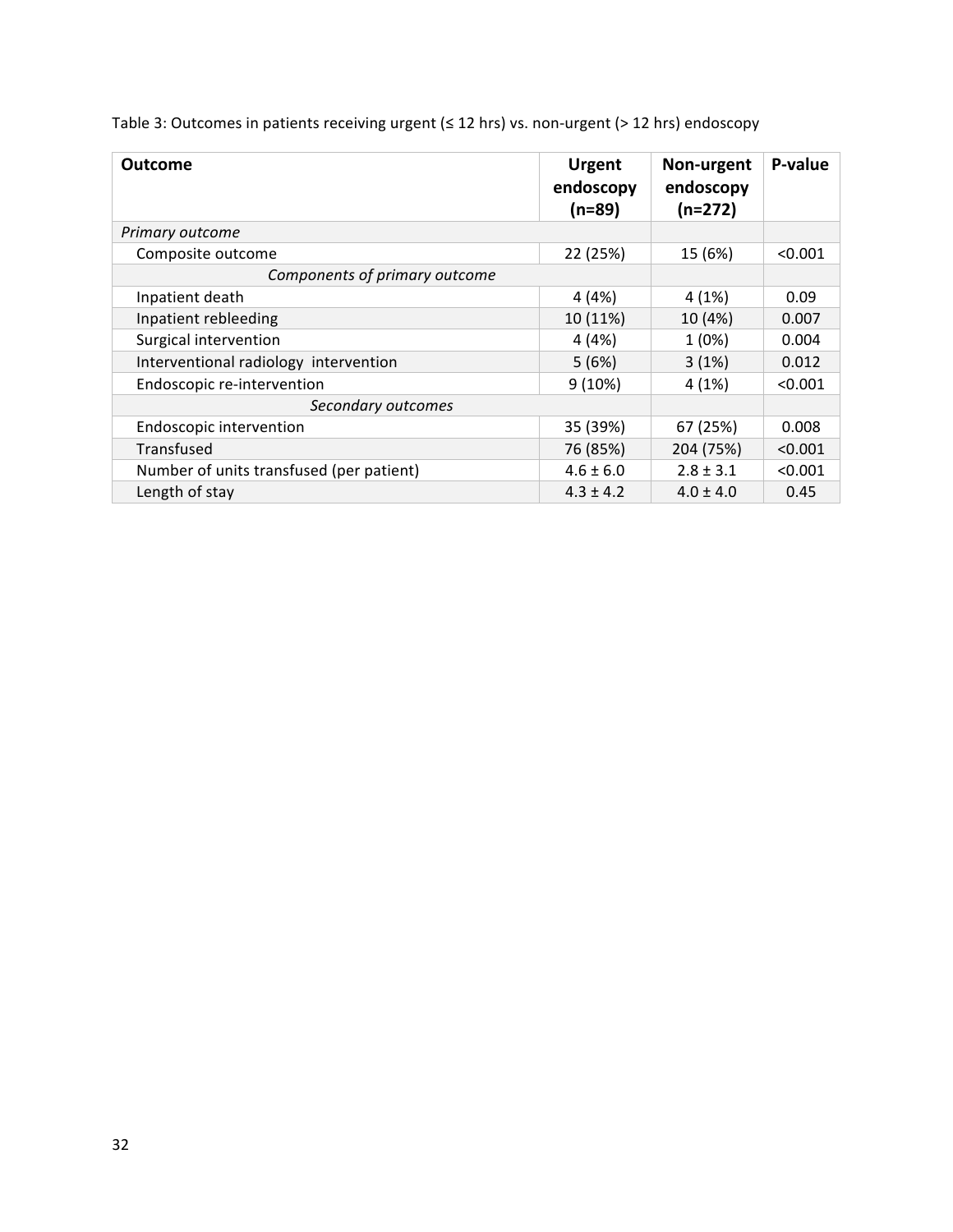Table 4: Univariate and multivariate analyses of predictors of composite outcome in lower-risk GBS patients (n=240)

| <b>Predictor</b>                | Odds Ratio (95% CI) | P-value |  |
|---------------------------------|---------------------|---------|--|
| Univariate analysis             |                     |         |  |
| Demographics                    |                     |         |  |
| Age (years)                     | $0.92(0.71-1.20)$   | 0.541   |  |
| Gender (male)                   | $1.11(0.47-2.64)$   | 0.812   |  |
| Weekend/holiday presentation    | $0.99(0.37 - 2.64)$ | 0.985   |  |
| Thienopyridine                  | $0.37(0.05-2.83)$   | 0.336   |  |
| Warfarin                        | 1.78 (0.56-5.67)    | 0.333   |  |
| Any anticoagulation             | 3.60 (1.40-9.27)    | 0.008   |  |
| Charlson comorbidity index      | 1.17 (0.99-1.39)    | 0.071   |  |
| Vital signs                     |                     |         |  |
| Systolic blood pressure (mm Hg) | $0.77(0.64-0.93)$   | 0.006   |  |
| Heart rate (bpm)                | $1.14(0.92 - 1.41)$ | 0.221   |  |
| Laboratory values               |                     |         |  |
| Platelet count (x $10^3$ /mL)   | 1.00 (0.99-1.00     | 0.369   |  |
| <b>INR</b>                      | $1.20(0.91-1.58)$   | 0.188   |  |
| Endoscopy                       |                     |         |  |
| Time to endoscopy (hours)       | $0.64(0.49-0.83)$   | 0.001   |  |
| <b>Multivariate analysis</b>    |                     |         |  |
| Age (years)                     | $0.69(0.49-0.98)$   | 0.038   |  |
| AIMS65                          | 3.14 (1.70-5.80)    | < 0.001 |  |
| Time to endoscopy (hours)       | $0.71(0.55-0.91)$   | 0.008   |  |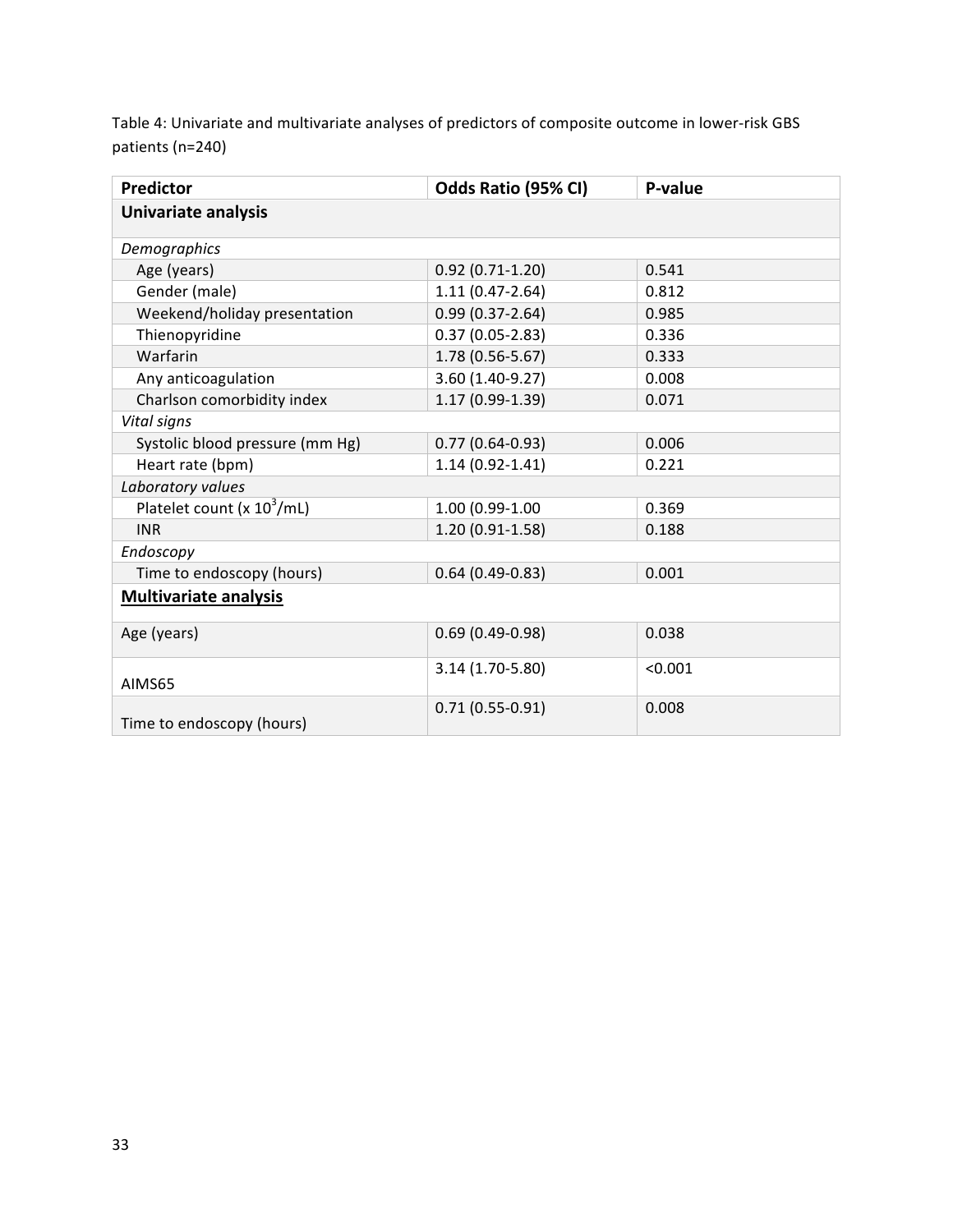Table 5: Univariate and multivariate analyses of predictors of composite outcome in high-risk GBS patients (n=121)

| <b>Predictor</b>                | Odds Ratio (95% CI) | P-value |  |
|---------------------------------|---------------------|---------|--|
| Univariate analysis             |                     |         |  |
| Demographics*                   |                     |         |  |
| Age (years)                     | $1.09(0.72 - 1.67)$ | 0.673   |  |
| Gender (male)                   | $0.63(0.21-1.95)$   | 0.427   |  |
| Weekend/holiday presentation    | 4.35 (1.37-13.81)   | 0.013   |  |
| Warfarin                        | $0.20(0.02 - 1.58)$ | 0.126   |  |
| Any anticoagulation             | $0.37(0.08-1.76)$   | 0.214   |  |
| Charlson comorbidity index      | $0.98(0.78-1.24)$   | 0.893   |  |
| Vital signs                     |                     |         |  |
| Systolic blood pressure (mm Hg) | $0.73(0.54-0.98)$   | 0.035   |  |
| Heart rate (bpm)                | $1.21(0.91-1.60)$   | 0.194   |  |
| Laboratory values               |                     |         |  |
| Platelet count (x $10^3$ /mL)   | $1.00(1.00-1.00)$   | 0.865   |  |
| <b>INR</b>                      | $0.47(0.17-1.32)$   | 0.153   |  |
| Endoscopy                       |                     |         |  |
| Time to endoscopy (hours)       | $0.94(0.78-1.13)$   | 0.512   |  |
| <b>Multivariate analysis</b>    |                     |         |  |
| Weekend/holiday presentation    | 4.22 (1.29-13.9)    | 0.018   |  |
| Systolic blood pressure (mm Hg) | $0.72(0.52 - 0.99)$ | 0.043   |  |

\* No patients in the high-risk group on a thienopyridine reached the composite outcome.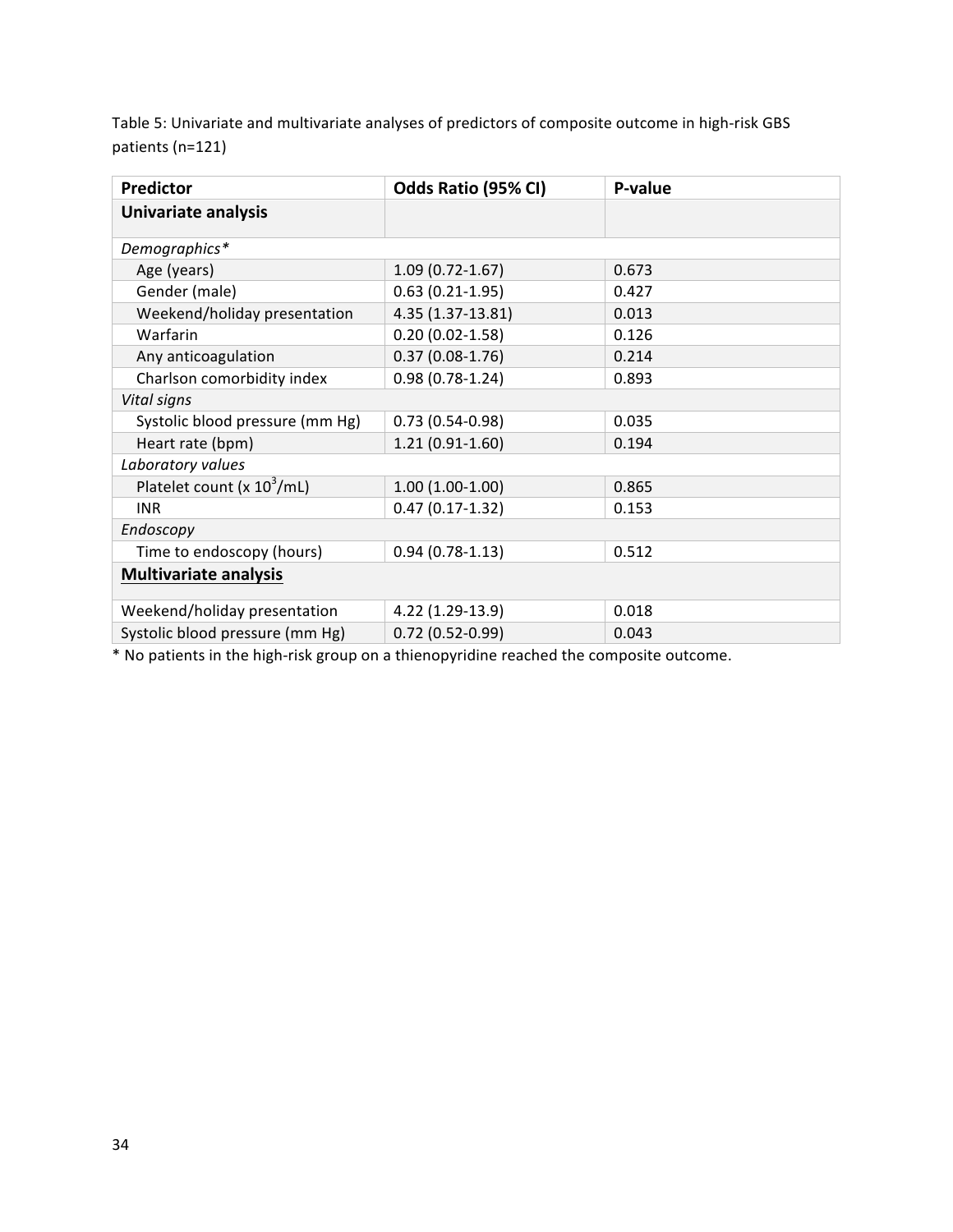### **APPENDIX**

Appendix: International Classification of Diseases, 9<sup>th</sup> revision, Clinical Modification (ICD-9-CM) codes used to screen for patients with potential upper gastrointestinal bleeding.

ICD-9-CM Code Description

- 456.0 Esophageal varices with bleeding
- 456.20 Bleeding esophageal varices in diseases classified elsewhere with bleeding
- 530.7 Mallory-Weiss syndrome
- 530.82 Esophageal hemorrhage
- 531.00 Acute stomach ulcer with hemorrhage
- 531.40 Chronic stomach ulcer with hemorrhage
- 532.00 Acute duodenal ulcer with hemorrhage
- 532.40 Chronic duodenal ulcer with hemorrhage
- 533.00 Acute peptic ulcer with hemorrhage
- 533.40 Chronic peptic ulcer with hemorrhage
- 534.00 Acute marginal ulcer with hemorrhage
- 534.40 Chronic marginal ulcer with hemorrhage
- 535.01 Acute gastritis with hemorrhage
- 535.11 Atrophic gastritis with hemorrhage
- 535.21 Gastric mucosa hypertrophy with hemorrhage
- 535.31 Alcoholic gastritis with hemorrhage
- 535.41 Other specified gastritis with hemorrhage
- 535.51 Gastritis/duodenitis not otherwise specified with hemorrhage
- 535.61 Duodenitis with hemorrhage